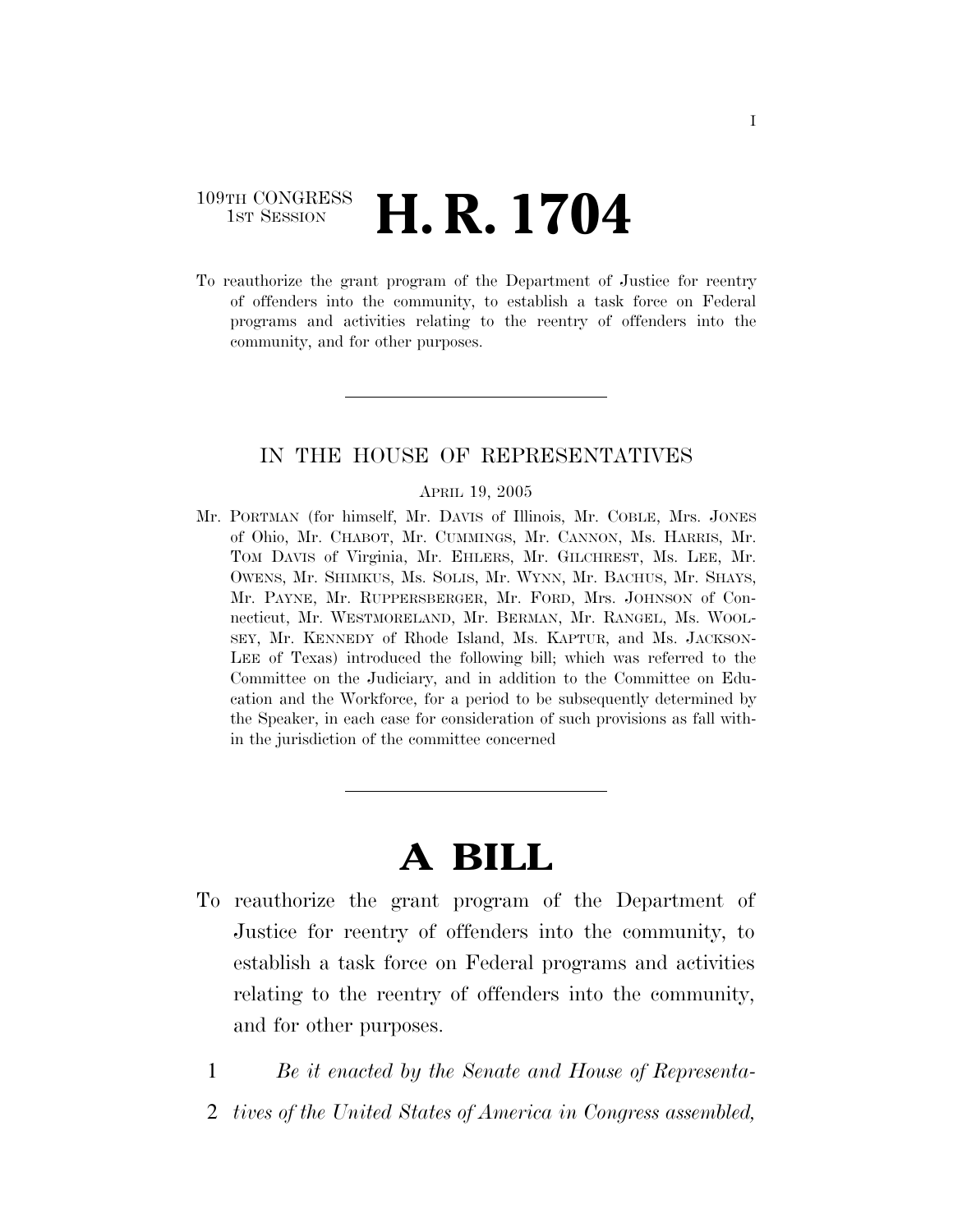#### **SECTION 1. SHORT TITLE.**

 This Act may be cited as the ''Second Chance Act of 2005: Community Safety Through Recidivism Preven-tion'' or the ''Second Chance Act of 2005''.

#### **SEC. 2. FINDINGS.**

Congress finds the following:

 (1) In 2002, 2,000,000 people were incarcer- ated in Federal or State prisons or in local jails. Nearly 650,000 people are released from incarcer-ation to communities nationwide each year.

 (2) There are over 3,200 jails throughout the United States, the vast majority of which are oper- ated by county governments. Each year, these jails will release in excess of 10,000,000 people back into the community.

 (3) Nearly two-thirds of released State pris- oners are expected to be rearrested for a felony or serious misdemeanor within three years after re-lease.

 (4) In his 2004 State of the Union address, President Bush correctly stated: ''We know from long experience that if [former prisoners] can't find work, or a home, or help, they are much more likely to commit more crimes and return to prison. . . . America is the land of the second chance, and when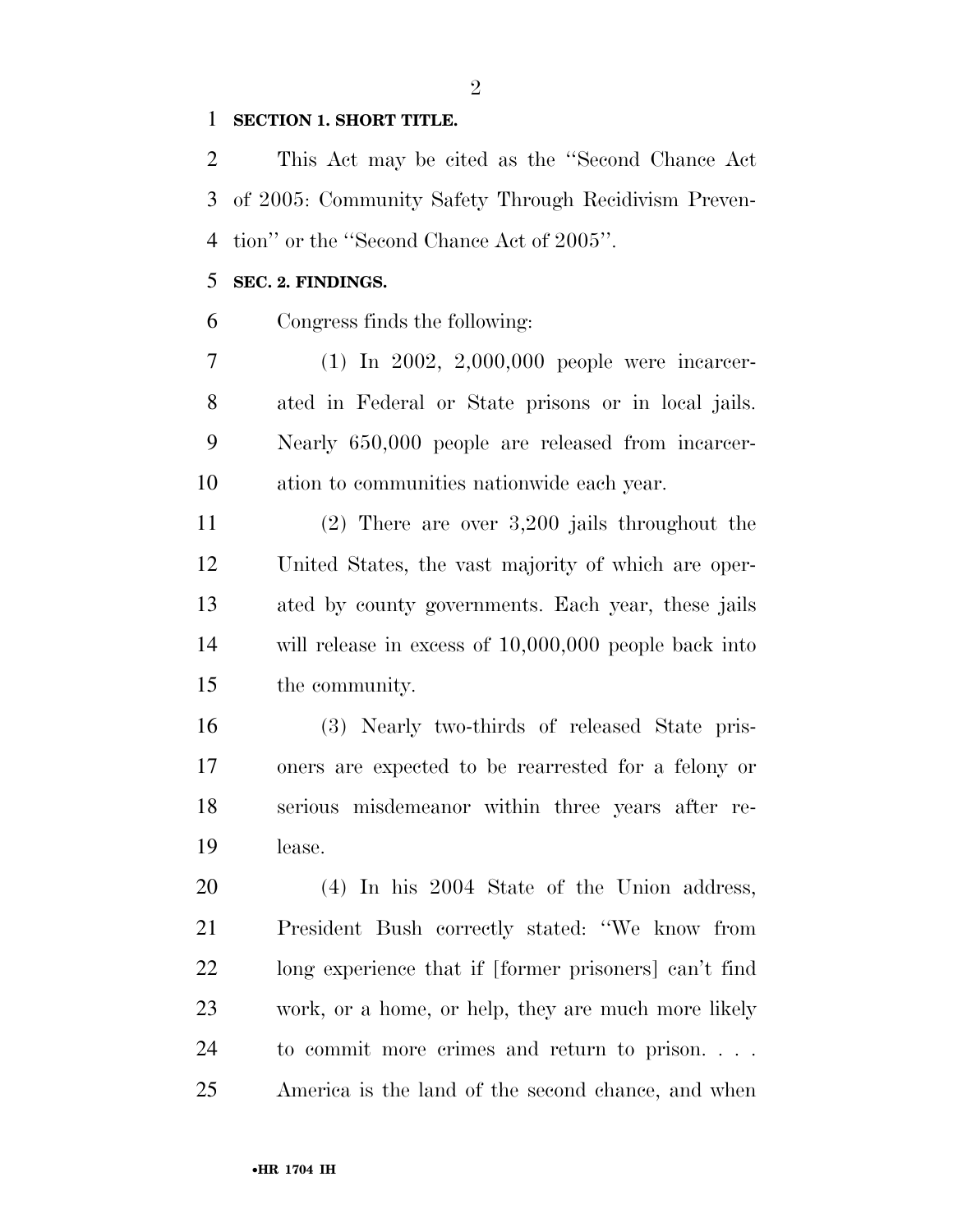the gates of the prison open, the path ahead should lead to a better life.''

 (5) In recent years, a number of States and local governments have begun to establish improved systems for reintegrating former prisoners. Under such systems, corrections officials begin to plan for a prisoner's release while the prisoner is incarcerated and provide a transition to needed services in the community. After offenders are released, local gov- ernments and community agencies coordinate and provide a continuation of reentry services.

 (6) Faith leaders and parishioners have a long history helping ex-offenders transform their lives. Through prison ministries and outreach in commu- nities, churches and faith-based organizations have pioneered reentry services to prisoners and their families.

 (7) Successful reentry protects those who might otherwise be crime victims. It also improves the like-20 lihood that individuals released from prison or juve- nile detention facilities can pay fines, fees, restitu-tion, and provide family support.

 (8) According to the Bureau of Justice Statis- tics, expenditures on corrections alone increased from \$9,000,000,000 in 1982 to \$44,000,000,000 in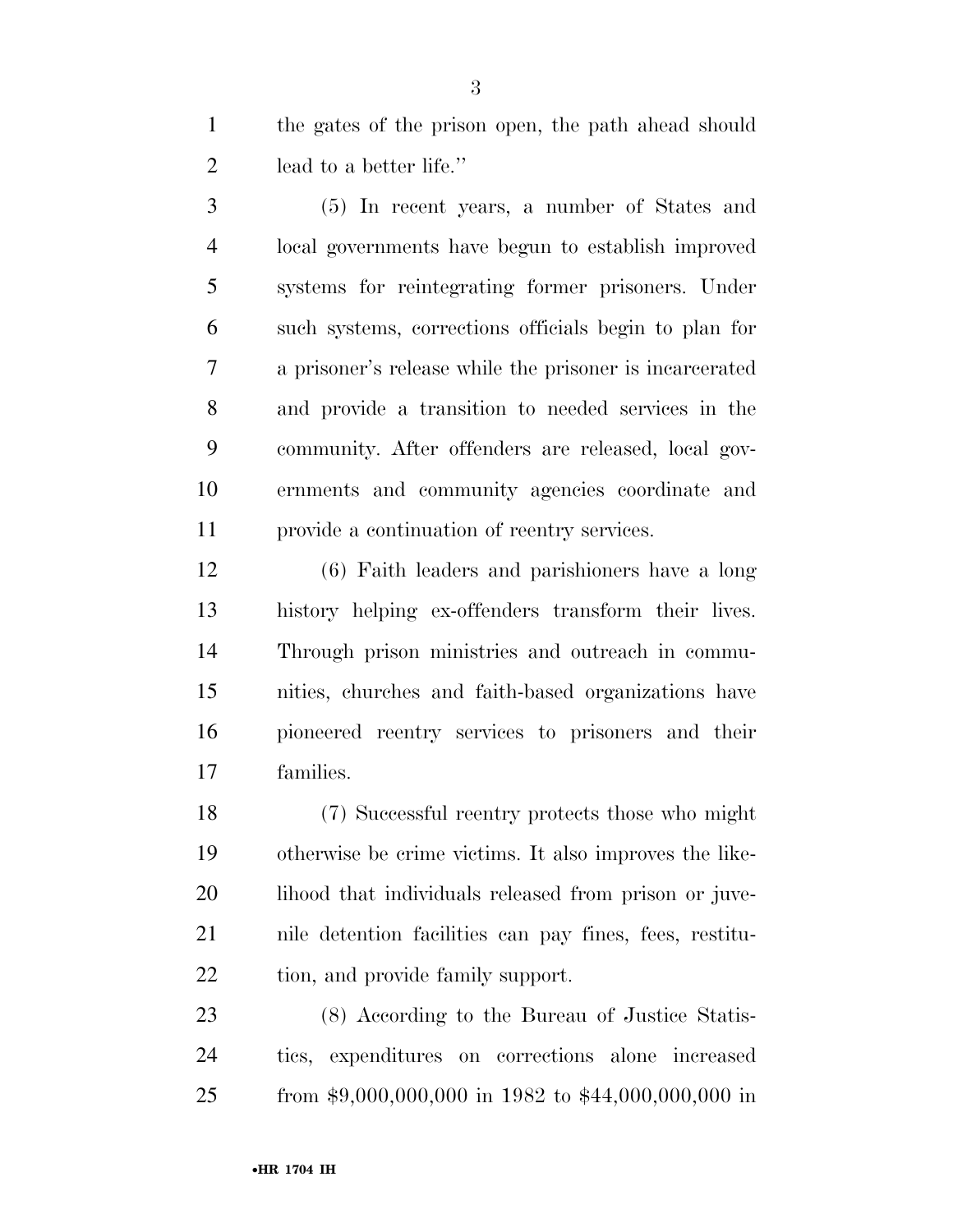1997. These figures do not include the cost of arrest and prosecution, nor do they take into account the cost to victims.

 (9) Increased recidivism results in profound col- lateral consequences, including public health risks, homelessness, unemployment, and disenfranchise-ment.

 (10) The high prevalence of infectious disease, substance abuse, and mental health disorders that has been found in incarcerated populations demands that a recovery model of treatment should be used for handling the more than two-thirds of all offend-ers with such needs.

 (11) One of the most significant costs of pris- oner reentry is the impact on children, the weakened ties among family members, and destabilized com- munities. The long-term generational effects of mul- tiple family member involvement in the justice sys- tem and lack of role models presents a great risk to children.

 (12) According to the 2001 national data from the Bureau of Justice Statistics, 3,500,000 parents were supervised by the correctional system. Prior to incarceration, 64 percent of female prisoners and 44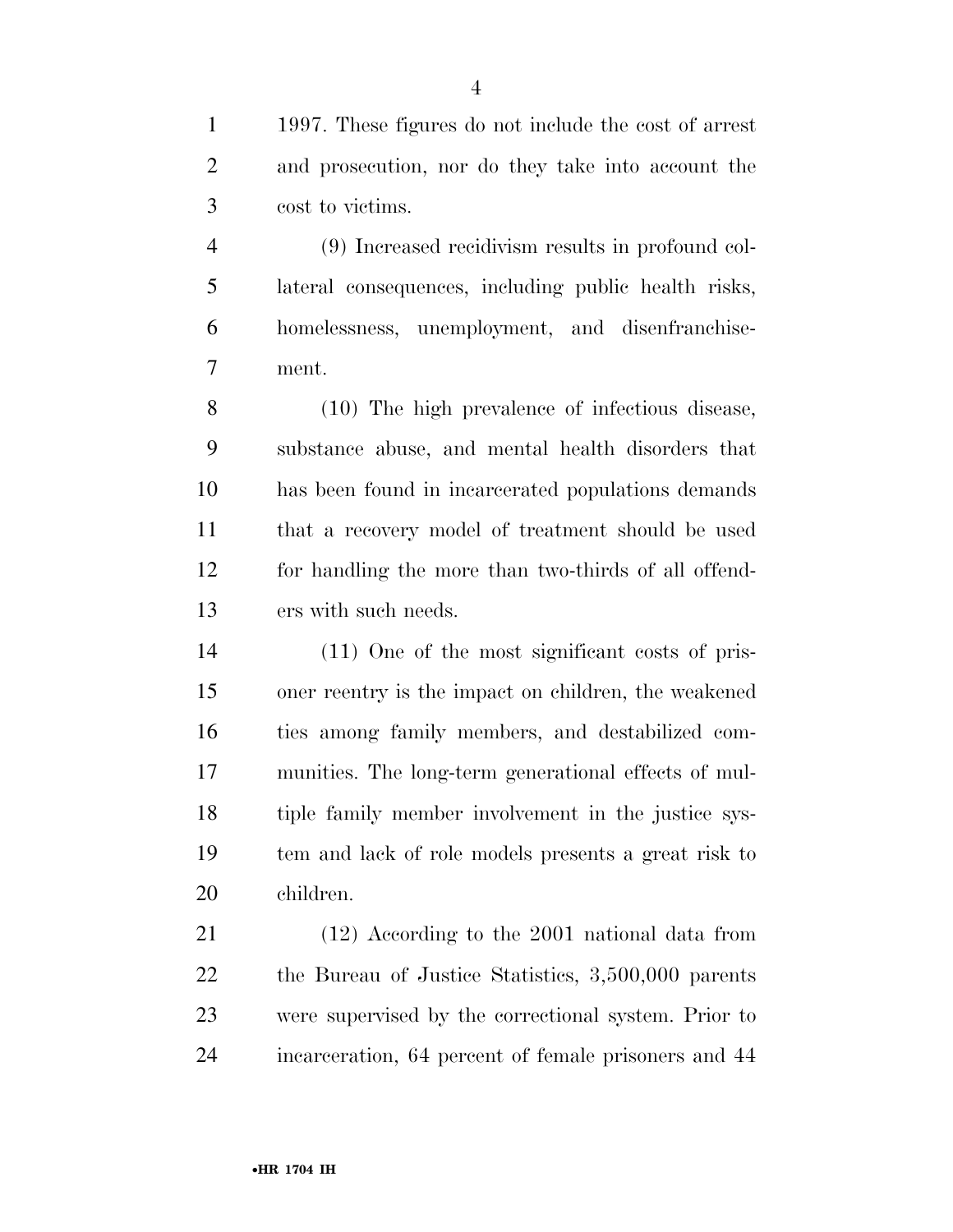percent of male prisoners in State facilities lived with their children.

 (13) Between 1991 and 1999, the number of children with a parent in a Federal or State correc- tional facility increased by more than 100 percent, from approximately 900,000 to approximately 2,000,000. According to the Bureau of Prisons, there is evidence to suggest that inmates who are connected to their children and families are more likely to avoid negative incidents and have reduced sentences.

 (14) Released prisoners cite family support as the most important factor in helping them stay out of prison. Research suggests that families are an often underutilized resource in the reentry process.

 (15) Approximately 100,000 juveniles (ages 17 and under) leave juvenile correctional facilities, State prison, or Federal prison each year. Juveniles re- leased from confinement still have their likely prime crime years ahead of them. Juveniles released from secure confinement have a recidivism rate ranging from 55 to 75 percent. The chances that young peo- ple will successfully transition into society improve with effective reentry and aftercare programs.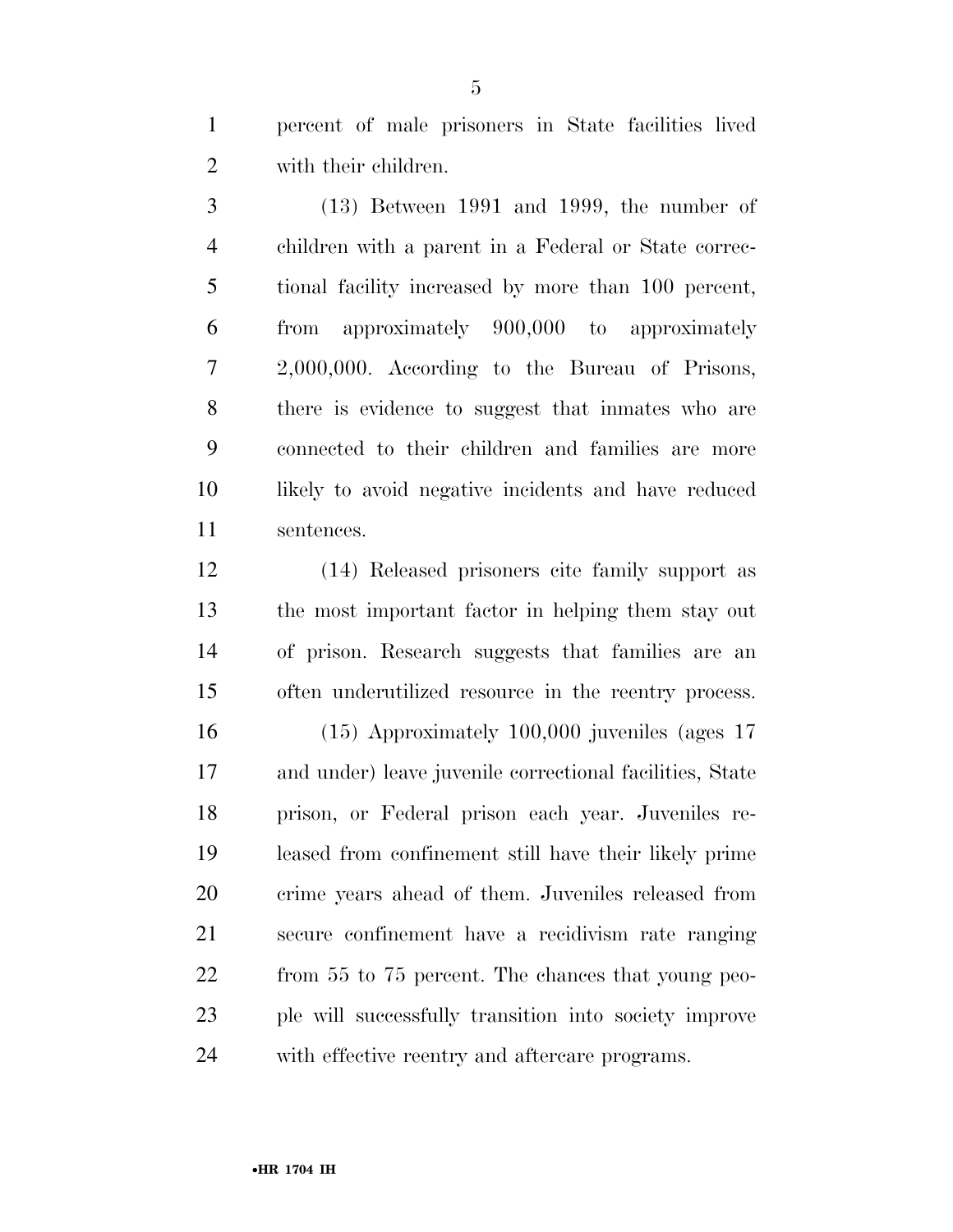(16) Studies have shown that from 15 percent to 27 percent of prisoners expect to go to homeless shelters upon release from prison. (17) The National Institute of Justice has found that after one year of release, up to 60 per- cent of former inmates are not employed. (18) Fifty-seven percent of Federal and 70 per- cent of State inmates used drugs regularly before prison, with some estimates of involvement with drugs or alcohol around the time of the offense as high as 84 percent (BJS Trends in State Parole, 1990–2000). (19) According to the Bureau of Justice Statis-tics, 60 to 83 percent of the Nation's correctional

 population have used drugs at some point in their lives. This is twice the estimated drug use of the total United States population of 40 percent.

 (20) Family-based treatment programs have proven results for serving the special population of female offenders and substance abusers with chil- dren. An evaluation by the Substance Abuse and Mental Health Services Administration of family- based treatment for substance abusing mothers and children found that at six months post treatment, 60 25 percent of the mothers remain alcohol and drug free,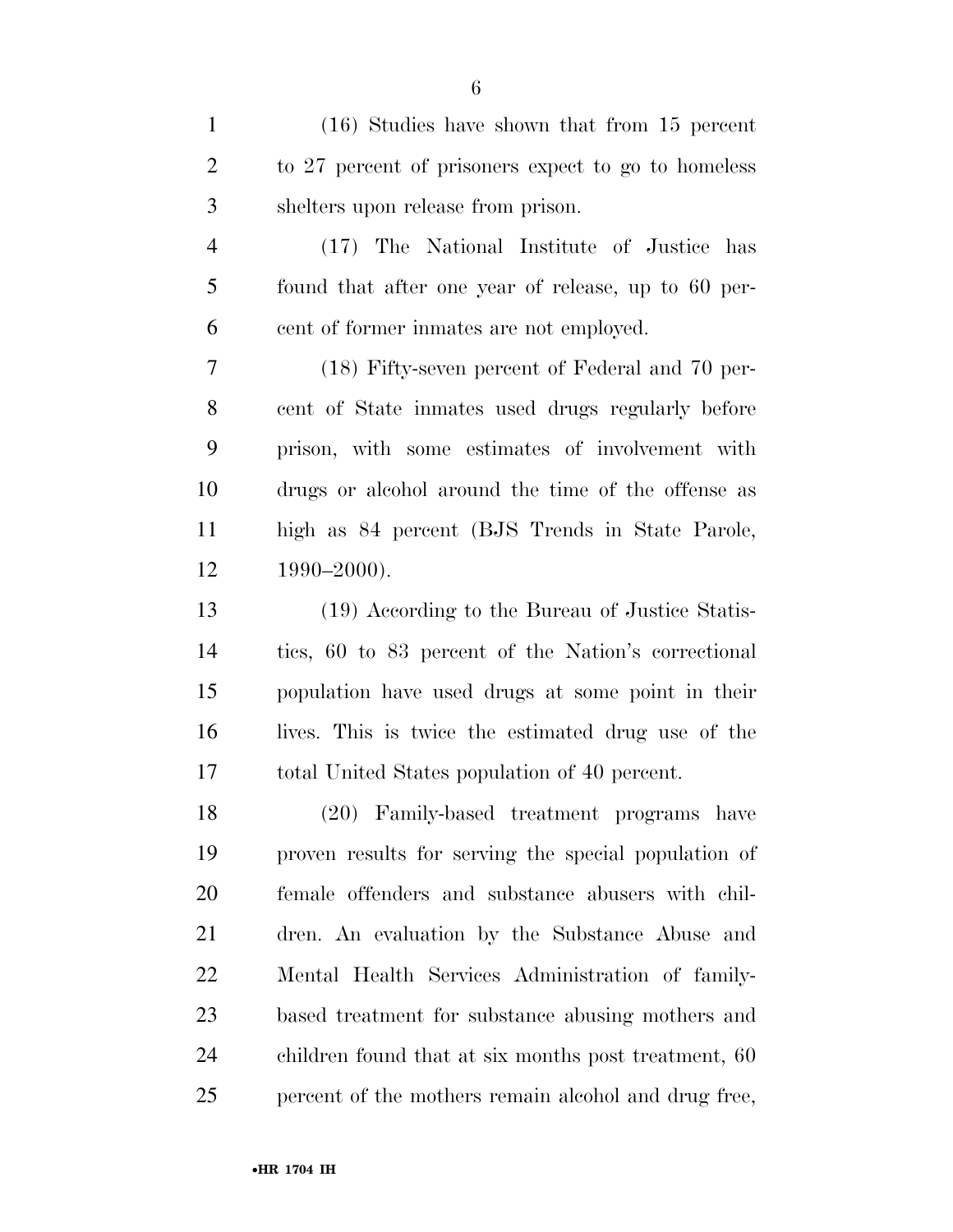| $\mathbf{1}$   | and drug related offenses declined from 28 to 7 per-   |
|----------------|--------------------------------------------------------|
| $\overline{2}$ | cent. Additionally, a 2003 evaluation of residential   |
| 3              | family based treatment programs revealed that 60       |
| $\overline{4}$ | percent of mothers remained clean and sober six        |
| 5              | months after treatment, criminal arrests declined by   |
| 6              | 43 percent, and 88 percent of the children treated     |
| 7              | in the program with their mothers remain stabilized.   |
| 8              | (21) A Bureau of Justice Statistics analysis in-       |
| 9              | dicated that only 33 percent of Federal and 36 per-    |
| 10             | cent of State inmates had participated in residential  |
| 11             | inpatient treatment programs for alcohol and drug      |
| 12             | abuse 12 months before their release. Further, over    |
| 13             | one-third of all jail inmates have some physical or    |
| 14             | mental disability and 25 percent of jail inmates have  |
| 15             | been treated at some time for a mental or emotional    |
| 16             | problem.                                               |
| 17             | (22) According to the National Institute of Lit-       |
| 18             | eracy, 70 percent of all prisoners function at the two |
| 19             | lowest literacy levels.                                |
| 20             | (23) The Bureau of Justice Statistics has found        |
| 21             | that 27 percent of Federal inmates, 40 percent of      |
| 22             | State inmates, and 47 percent of local jail inmates    |
| 23             | have never completed high school or its equivalent.    |
| 24             | Furthermore, the Bureau of Justice Statistics has      |
| 25             | found that less educated in ates are more likely to    |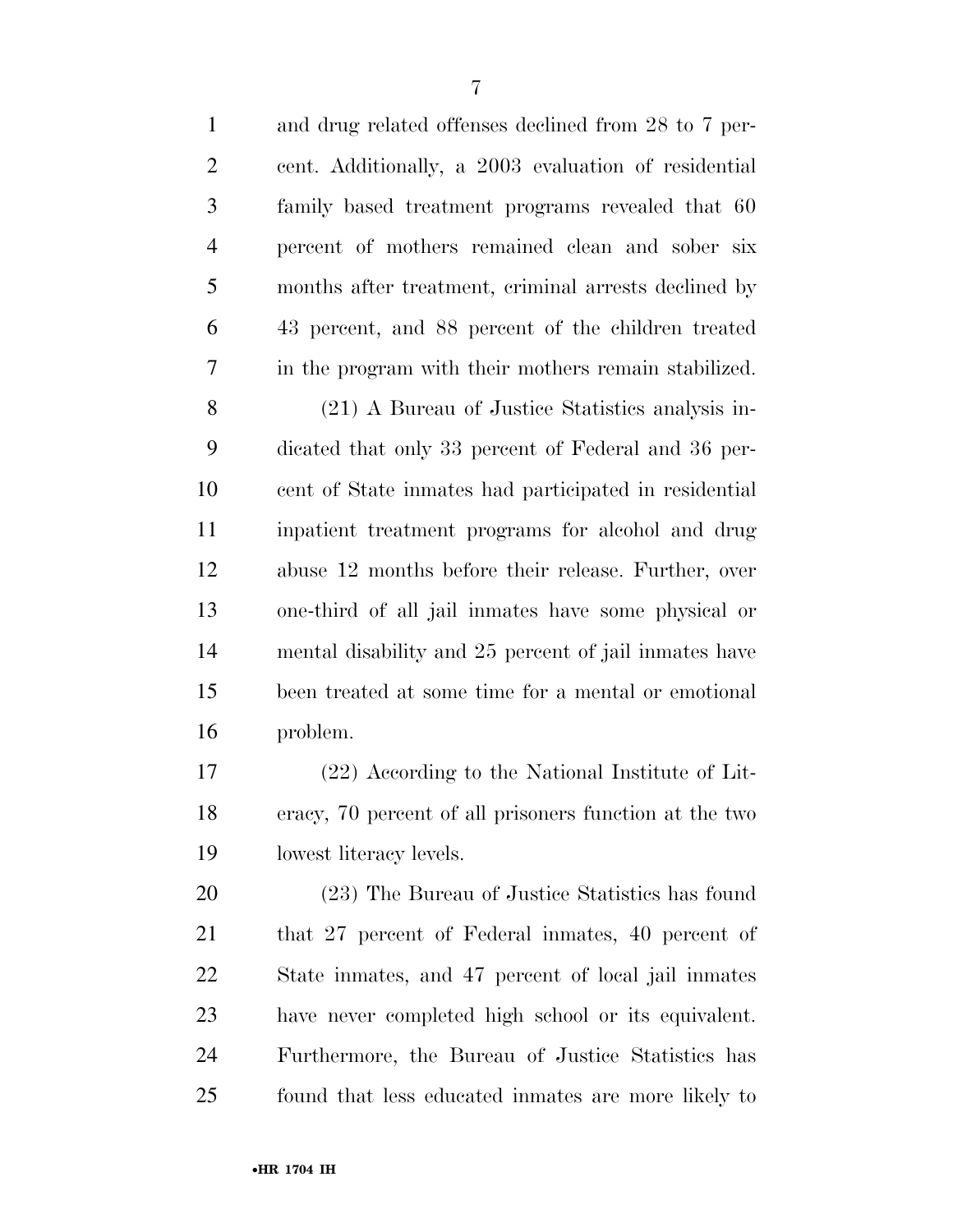be recidivists. Only 1 in 4 local jails offer basic adult education programs.

 (24) Participation in State correctional edu- cation programs lowers the likelihood of reincarcer- ation by 29 percent, according to a recent United States Department of Education study. A Federal Bureau of Prisons study found a 33 percent drop in recidivism among federal prisoners who participated in vocational and apprenticeship training.

 **SEC. 3. REAUTHORIZATION OF ADULT AND JUVENILE OF- FENDER STATE AND LOCAL REENTRY DEM-ONSTRATION PROJECTS.** 

 (a) ADULT AND JUVENILE OFFENDER DEMONSTRA- TION PROJECTS AUTHORIZED.—Section 2976 of the Om- nibus Crime Control and Safe Streets Act of 1968 (42 U.S.C. 3797w) is amended in subsection (b) by striking paragraphs (1) through (4) and inserting the following new paragraphs:

19  $\frac{1}{2}$  (1) establishing or improving the system or systems under which—

21 ''(A) the correctional agency of the State or local government develops and carries out plans to facilitate the reentry into the commu-nity of each offender in State or local custody;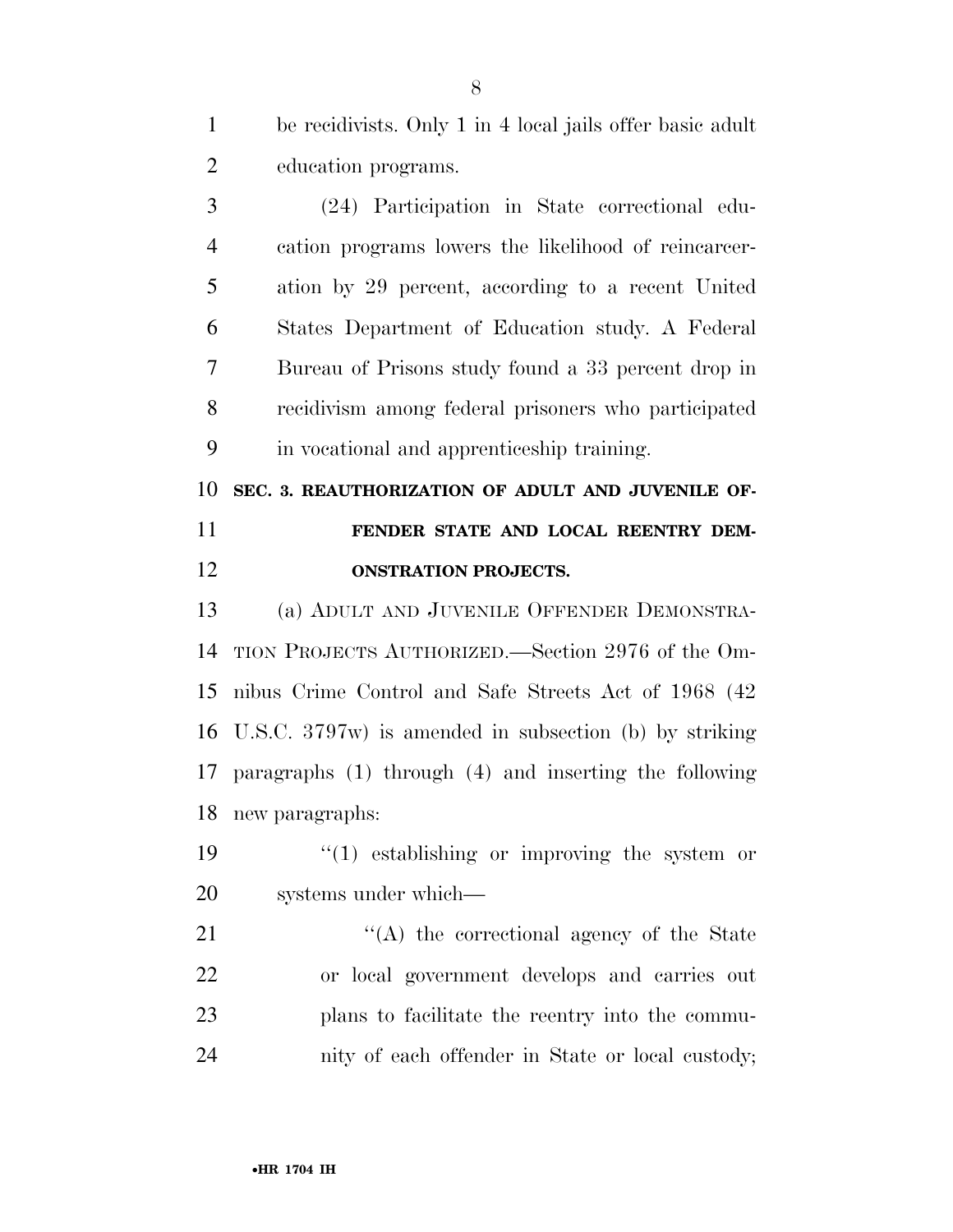| $\mathbf{1}$   | "(B) the supervision and services provided            |
|----------------|-------------------------------------------------------|
| $\overline{2}$ | to offenders in State or local custody are co-        |
| 3              | ordinated with the supervision and services pro-      |
| $\overline{4}$ | vided to offenders after reentry into the com-        |
| 5              | munity;                                               |
| 6              | "(C) the efforts of various public and pri-           |
| 7              | vate entities to provide supervision and services     |
| 8              | to offenders after reentry into the community,        |
| 9              | and to family members of such offenders, are          |
| 10             | coordinated; and                                      |
| 11             | $\lq\lq$ . Offenders awaiting reentry into the        |
| 12             | community are provided with documents (such           |
| 13             | as identification papers, referrals to services,      |
| 14             | medical prescriptions, job training certificates,     |
| 15             | apprenticeship papers, and information on ob-         |
| 16             | taining public assistance) useful in achieving a      |
| 17             | successful transition from prison;                    |
| 18             | $f'(2)$ carrying out programs and initiatives by      |
| 19             | units of local government to strengthen reentry serv- |
| 20             | ices for individuals released from local jails;       |
| 21             | $\lq(3)$ enabling prison mentors of offenders to re-  |
| 22             | main in contact with those offenders, including       |
| 23             | through the use of such technology<br>$\rm as$        |
| 24             | videoconferencing, during incarceration and after re- |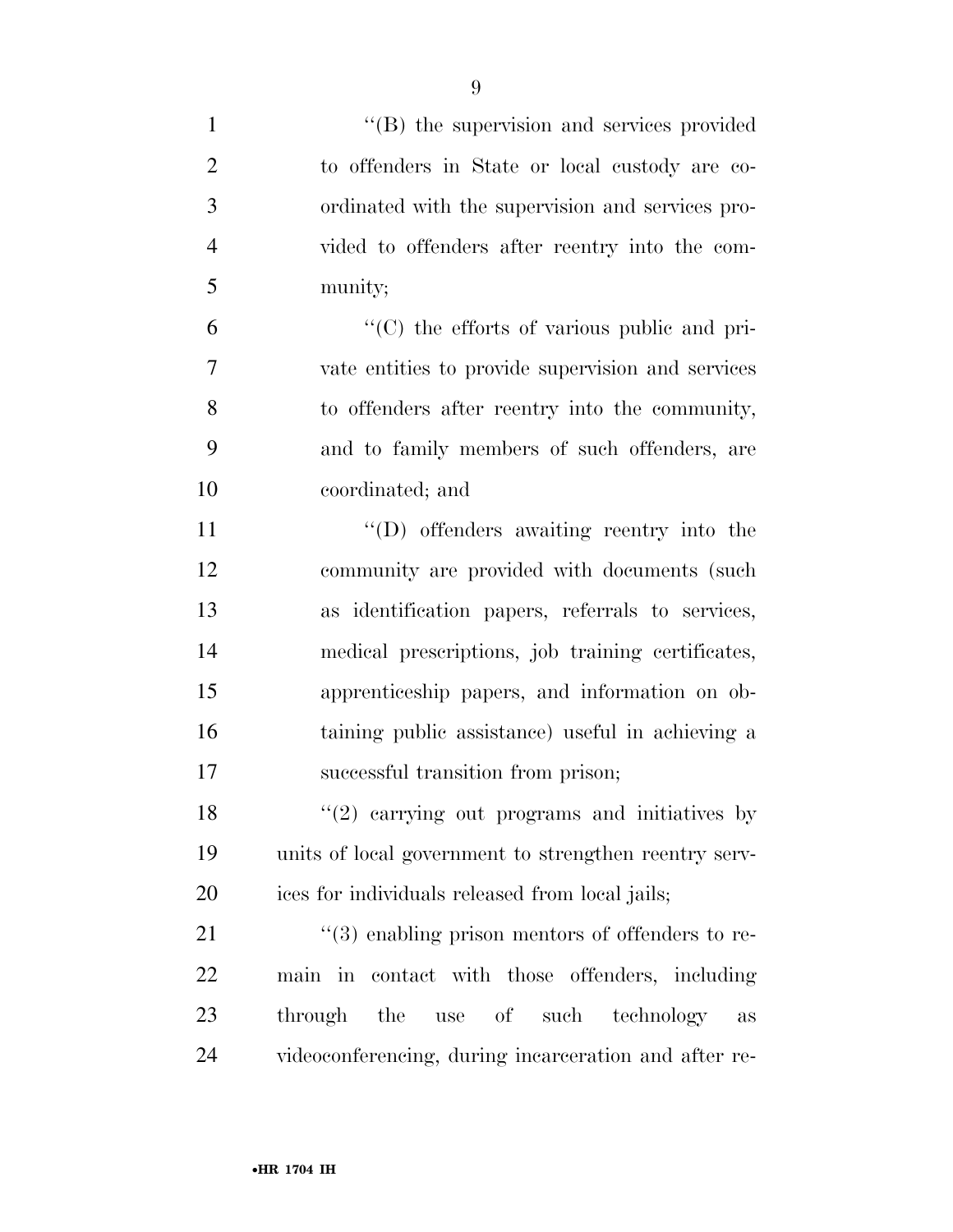| $\mathbf{1}$   | entry into the community and encouraging the in-                  |
|----------------|-------------------------------------------------------------------|
| $\overline{2}$ | volvement of prison mentors in the reentry process;               |
| 3              | "(4) providing structured post-release housing                    |
| $\overline{4}$ | and transitional housing, including group homes for               |
| 5              | recovering substance abusers, through which offend-               |
| 6              | ers are provided supervision and services imme-                   |
| 7              | diately following reentry into the community;                     |
| 8              | $\cdot\cdot$ (5) assisting offenders in securing permanent        |
| 9              | housing upon release or following a stay in transi-               |
| 10             | tional housing;                                                   |
| 11             | $\cdot\cdot\cdot(6)$ providing continuity of health services (in- |
| 12             | cluding screening, assessment, and aftercare for                  |
| 13             | mental health services, substance abuse treatment                 |
| 14             | and aftercare, and treatment for contagious dis-                  |
| 15             | eases) to offenders in custody and after reentry into             |
| 16             | the community;                                                    |
| 17             | "(7) providing offenders with education, job                      |
| 18             | training, English as a second language programs,                  |
| 19             | work experience programs, self-respect and life skills            |
| 20             | training, and other skills useful in achieving a suc-             |
| 21             | cessful transition from prison;                                   |
| 22             | $\cdot$ (8) facilitating collaboration among corrections          |
| 23             | and community corrections, technical schools, com-                |
| 24             | munity colleges, and the workforce development and                |

employment service sectors to—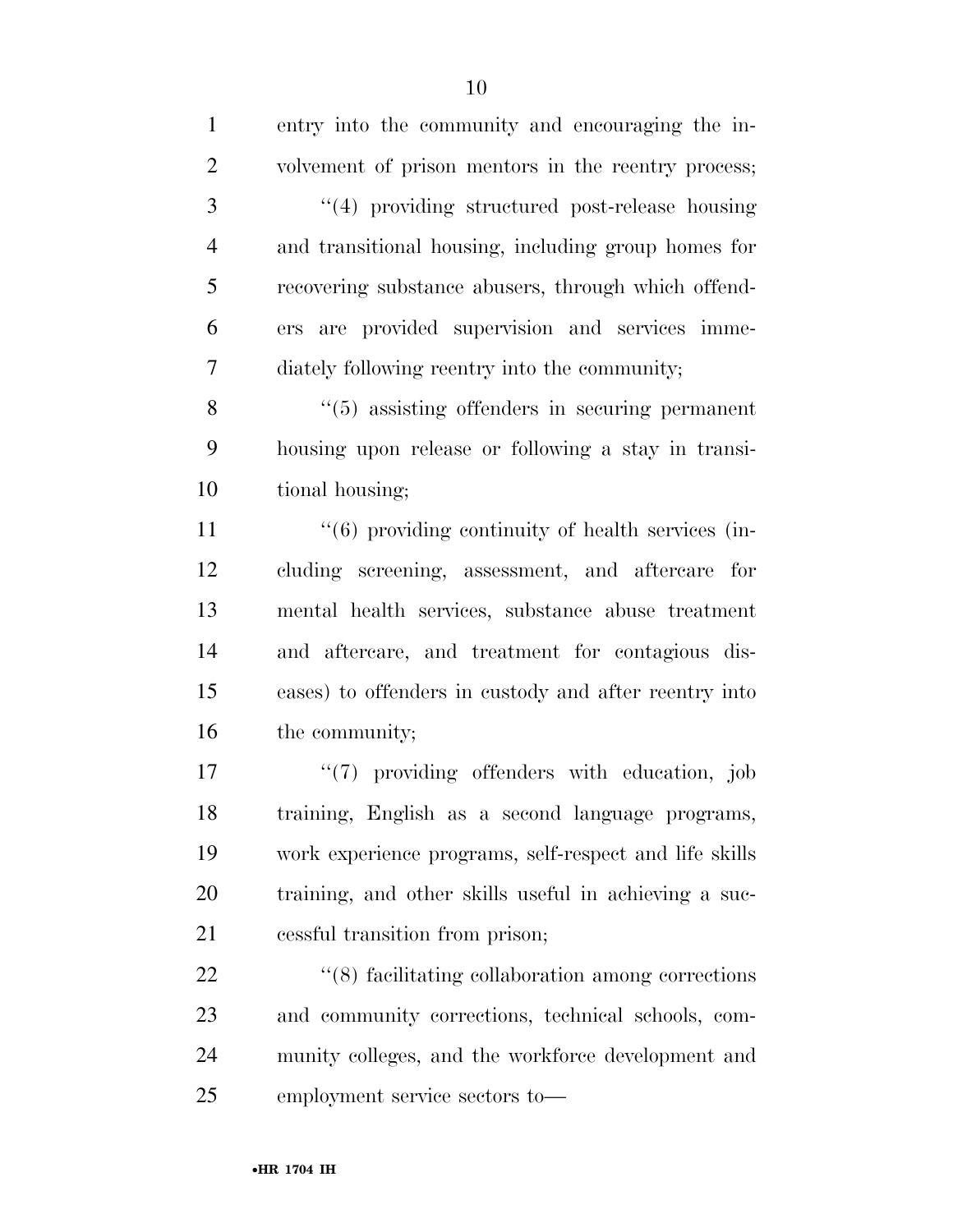| $\mathbf{1}$   | "(A) promote, where appropriate, the em-               |
|----------------|--------------------------------------------------------|
| $\overline{2}$ | ployment of people released from prison and            |
| 3              | jail, through efforts such as educating employ-        |
| $\overline{4}$ | ers about existing financial incentives and facili-    |
| 5              | tate the creation of job opportunities, including      |
| 6              | transitional jobs, for this population that will       |
| 7              | benefit communities;                                   |
| 8              | $\lq\lq (B)$ connect inmates to employment, in-        |
| 9              | cluding supportive employment and employment           |
| 10             | services, before their release to the community        |
| 11             | and identify labor market needs to ensure edu-         |
| 12             | cation and training are appropriate; and               |
| 13             | "(C) addressing barriers to employment,                |
| 14             | including licensing;                                   |
| 15             | "(9) providing literacy and educational service        |
| 16             | for offenders;                                         |
| 17             | $\cdot$ (10) systems under which family members of     |
| 18             | offenders are involved in facilitating the successful  |
| 19             | reentry of those offenders into the community, in-     |
| 20             | cluding removing obstacles to the maintenance of       |
| 21             | family relationships while the offender is in custody, |
| 22             | strengthening the family's capacity to function as a   |
| 23             | stable living situation during reentry where appro-    |
| 24             | priate, and involving family members in the planning   |
| 25             | and implementation of the reentry process;             |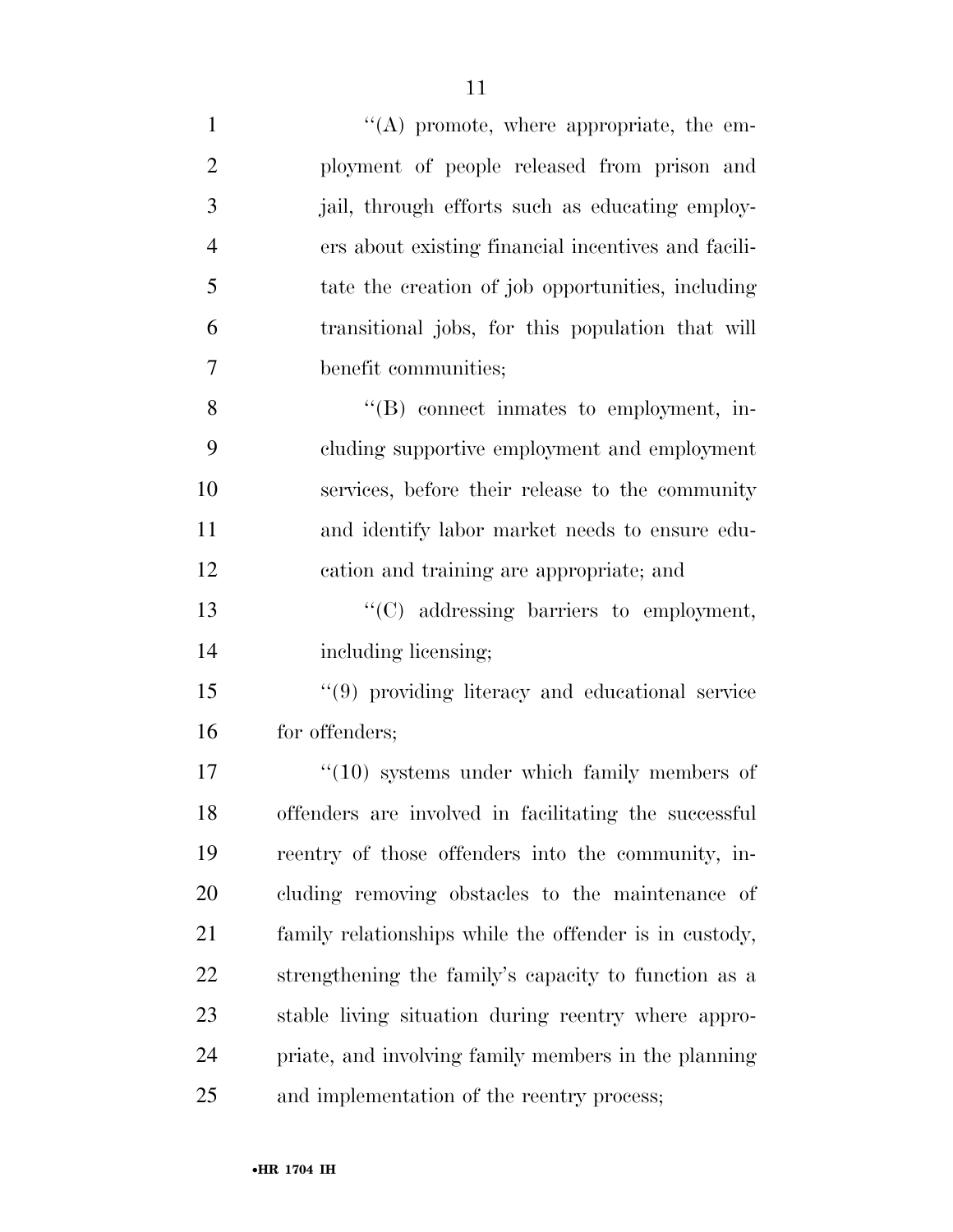1 ''(11) programs under which victims are in- cluded, on a voluntary basis, in the reentry process; 3 "(12) programs that facilitate visitation and maintenance of family relationships with respect to offenders in custody by addressing obstacles such as travel, telephone costs, mail restrictions, and restric- tive visitation policies; 8 "(13) identifying and addressing barriers to col- laborating with child welfare agencies in the provi- sion of services jointly to offenders in custody and 11 to the children of such offenders; 12 ''(14) carrying out programs that support chil- dren of incarcerated parents, including those in fos- ter care and those cared for by grandparents or other relatives, commonly referred to as kinship care, including mentoring children of prisoners pro- grams; 18 ''(15) carrying out programs for the entire fam- ily unit, including the coordination of service delivery across agencies; 21 "(16) implementing programs in correctional agencies to include the collection of information re- garding any dependent children of an incarcerated person as part of intake procedures, including the

number of children, age, and location or jurisdiction,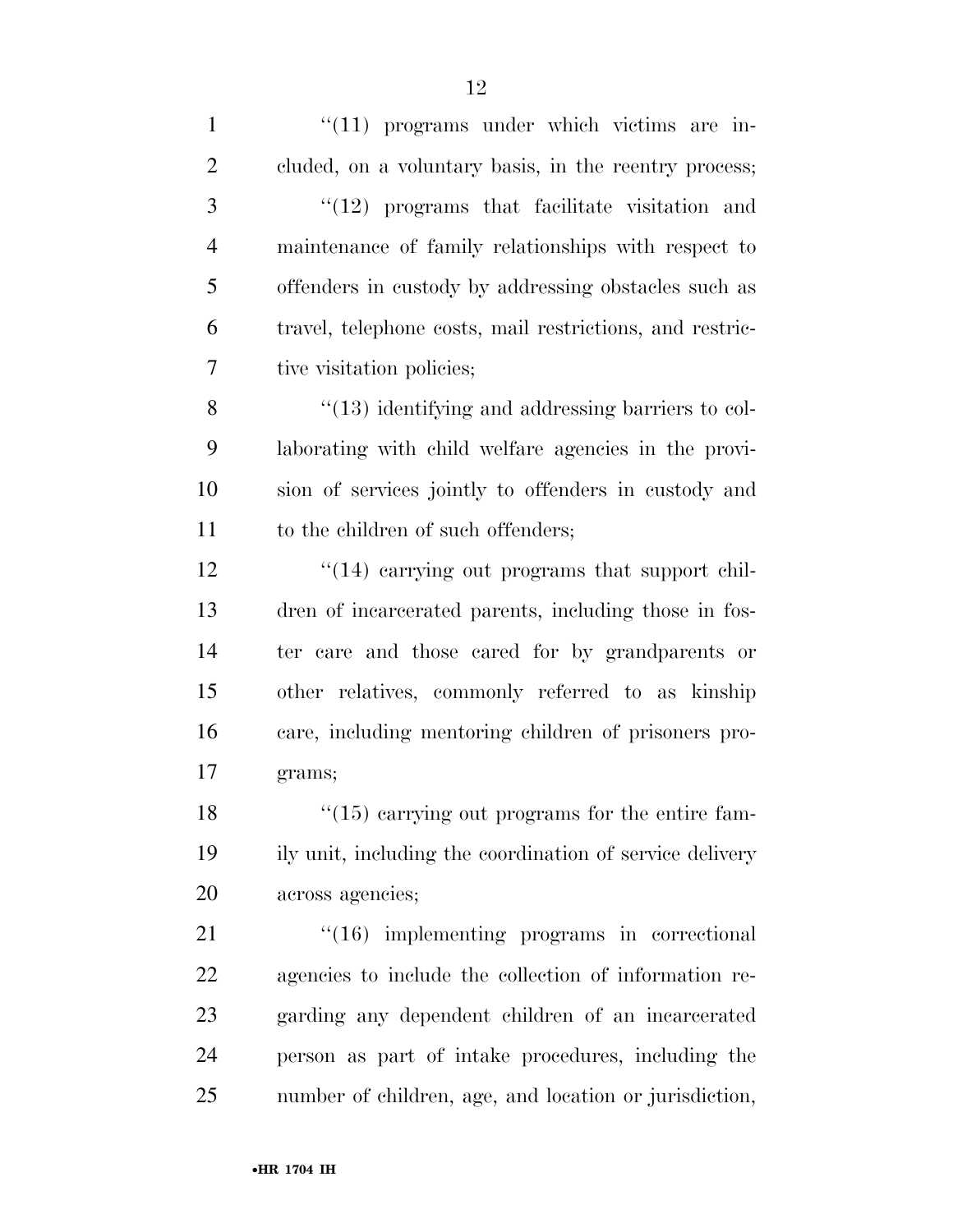and connect identified children with services as ap-propriate and needed;

3 "(17) creating, developing, or enhancing pris- oner and family assessments curricula, policies, pro- cedures, or programs (including mentoring pro- grams) to help prisoners with a history or identified risk of domestic violence, dating violence, sexual as-sault, or stalking;

 ''(18) developing programs and activities that support parent-child relationships as appropriate to the health and wellbeing of the child, including the use of technology.

 ''(19) expanding family-based treatment (which consists of programs that provide evidence-based treatment services in tandem with other human serv- ices to parents and children as a unit) centers that offer family-based comprehensive treatment services for parents and their children as a complete family unit;

  $\frac{4}{20}$  conducting studies to determine who is returning to prison or jail and which of those return- ing prisoners represent the greatest risk to commu-nity safety;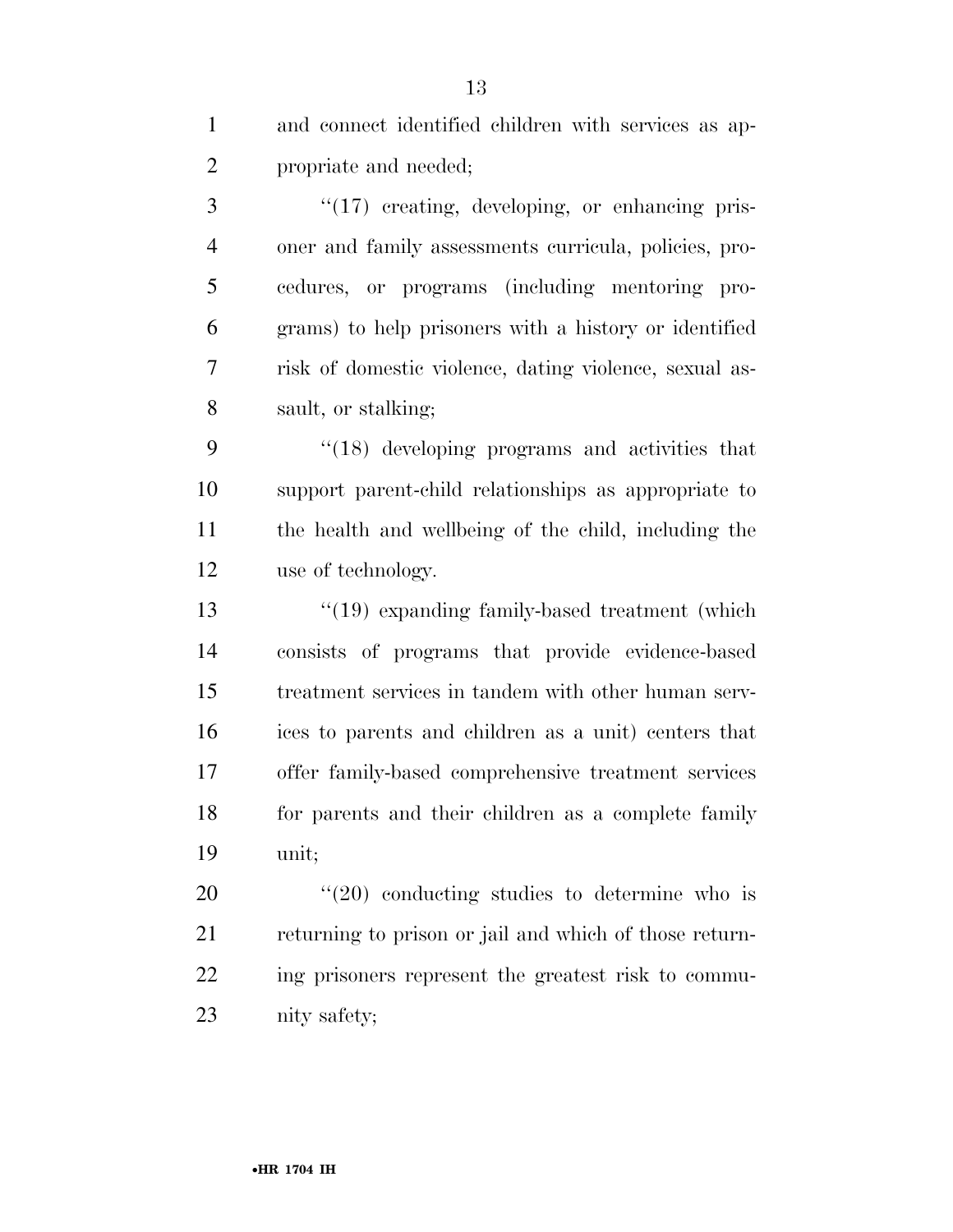| $\mathbf{1}$    | $"(21)$ developing or adopting procedures to en-             |
|-----------------|--------------------------------------------------------------|
| $\overline{2}$  | sure that dangerous felons are not released from             |
| 3               | prison prematurely;                                          |
| $\overline{4}$  | $\lq(22)$ developing and implementing procedures             |
| 5               | to assist relevant authorities in determining when re-       |
| 6               | lease is appropriate and in the use of data to inform        |
| 7               | the release decision;                                        |
| 8               | $\lq(23)$ developing and implementing procedures             |
| 9               | to identify efficiently and effectively those violators      |
| 10              | of probation or parole who should be returned to             |
| 11              | prison;                                                      |
| 12              | $\cdot\cdot(24)$ utilizing validated assessment tools to as- |
| 13              | sess the risk factors of returning inmates and               |
| 14              | prioritizing services based on risk;                         |
| 15              | $\lq(25)$ facilitating and encouraging timely and            |
| 16              | complete payment of restitution and fines by ex-of-          |
| 17              | fenders to victims and the community;                        |
| 18              | $(26)$ establishing or expanding the use of re-              |
| 19              | entry courts to-                                             |
| 20              | $\lq\lq$ monitor offenders returning to the                  |
| 21              | community;                                                   |
| 22              | $\lq$ (B) provide returning offenders with —                 |
| 23              | "(i) drug and alcohol testing and                            |
| $\overline{24}$ | $t$ and $t$ and $t$                                          |

treatment; and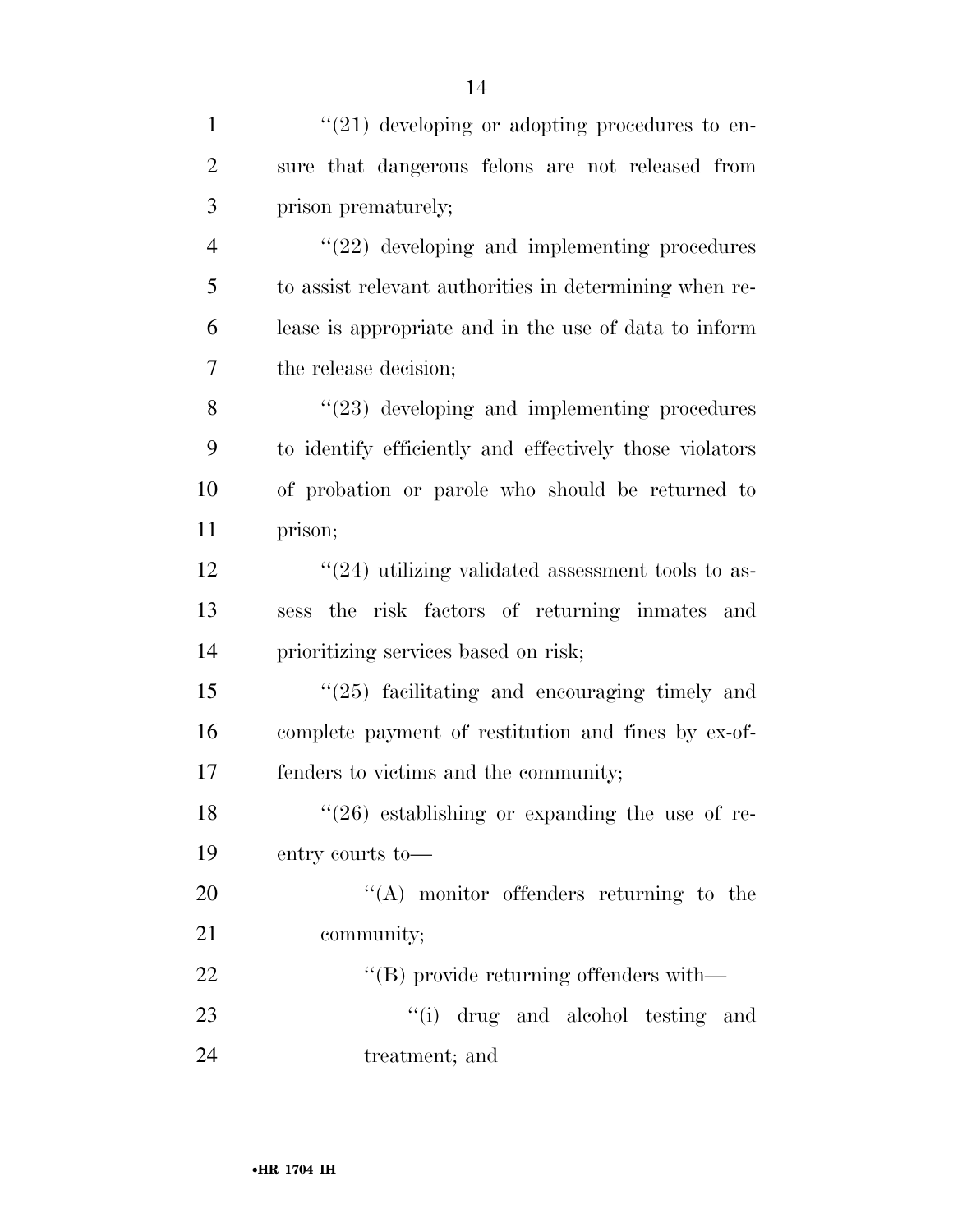| $\mathbf{1}$   | "(ii) mental and medical health as-                 |
|----------------|-----------------------------------------------------|
| $\overline{2}$ | sessment and services;                              |
| 3              | "(C) facilitate restorative justice practices       |
| $\overline{4}$ | and convene family or community impact pan-         |
| 5              | els, family impact educational classes, victim      |
| 6              | impact panels, or victim impact educational         |
| 7              | classes;                                            |
| 8              | $\lq\lq$ (D) provide and coordinate the delivery of |
| 9              | other community services to offenders, includ-      |
| 10             | $ing$ —                                             |
| 11             | "(i) housing assistance;                            |
| 12             | "(ii) education;                                    |
| 13             | "(iii) employment training;                         |
| 14             | "(iv) children and family support;                  |
| 15             | $``(v)$ conflict resolution skills training;        |
| 16             | "(vi) family violence intervention pro-             |
| 17             | grams;                                              |
| 18             | "(vii) other appropriate social serv-               |
| 19             | ices; and                                           |
| 20             | "(viii) culturally and linguistically               |
| 21             | competent services where appropriate; and           |
| 22             | "(E) establish and implement graduated              |
| 23             | sanctions and incentives;                           |
| 24             | $\lq(27)$ providing technology and other tools to   |
| 25             | advance post release supervision; and               |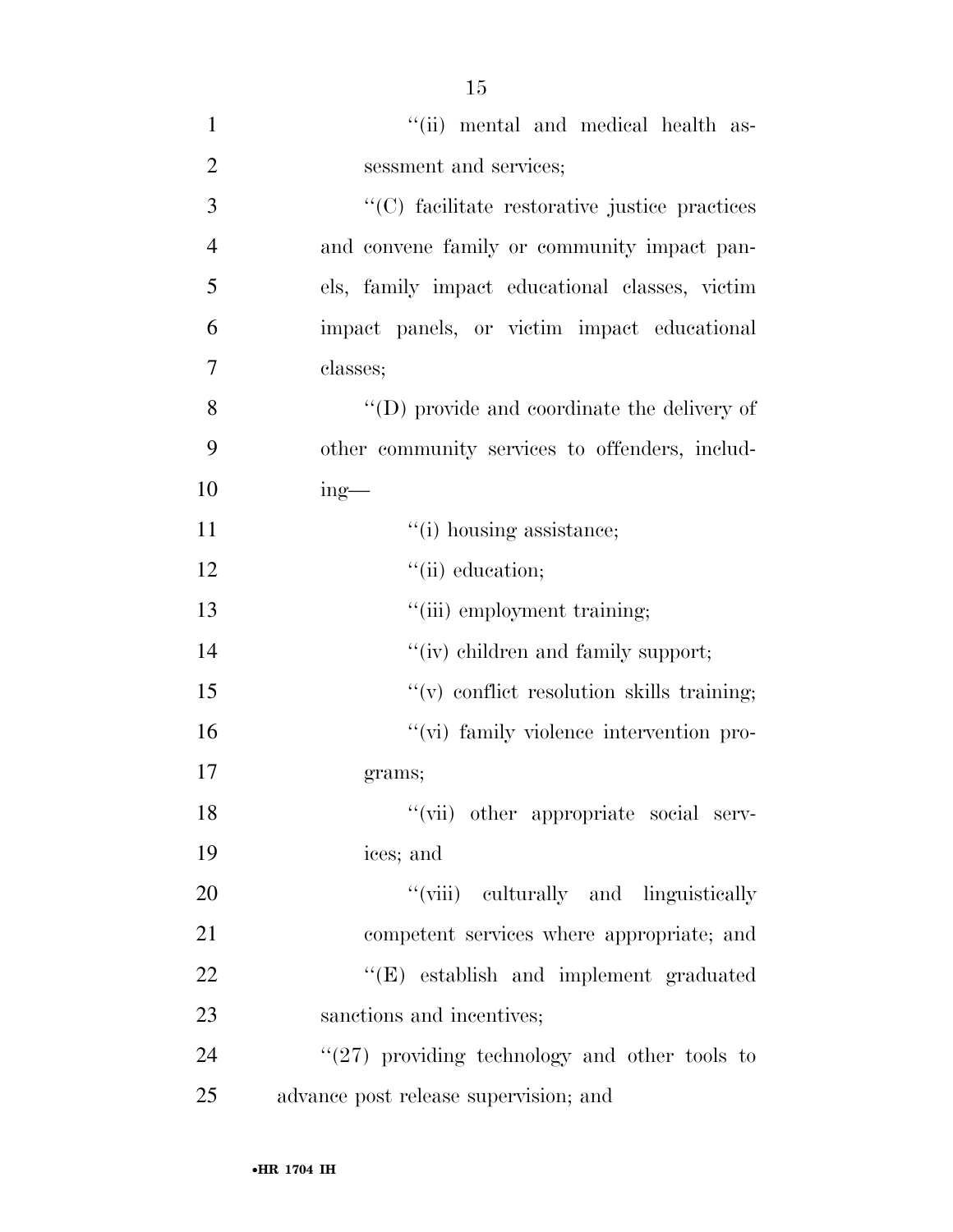1 ''(28) studying and improving the collection of data with respect to, individuals whose supervised release is revoked and which such individuals rep-resent the greatest risk to community safety.''.

 (b) JUVENILE OFFENDER DEMONSTRATION PROJECTS REAUTHORIZED.—Such section is further amended in subsection (c) by striking ''may be expended for'' and all that follows through the period at the end and inserting ''may be expended for any activity referred to in subsection (b).''.

 (c) APPLICATIONS; PRIORITIES; PERFORMANCE MEASUREMENTS.—Such section is further amended—

 (1) by redesignating subsection (h) as sub-section (o); and

 (2) by striking subsections (d) through (g) and inserting the following new subsections:

 ''(d) APPLICATIONS.—A State, unit of local govern- ment, territory, or Indian tribe, or combination thereof de- siring a grant under this section shall submit an applica-tion to the Attorney General that—

21 ''(1) contains a reentry strategic plan, which describes the long-term strategy, and a detailed im- plementation schedule, including the jurisdiction's plans to pay for the program after the Federal fund-ing is discontinued;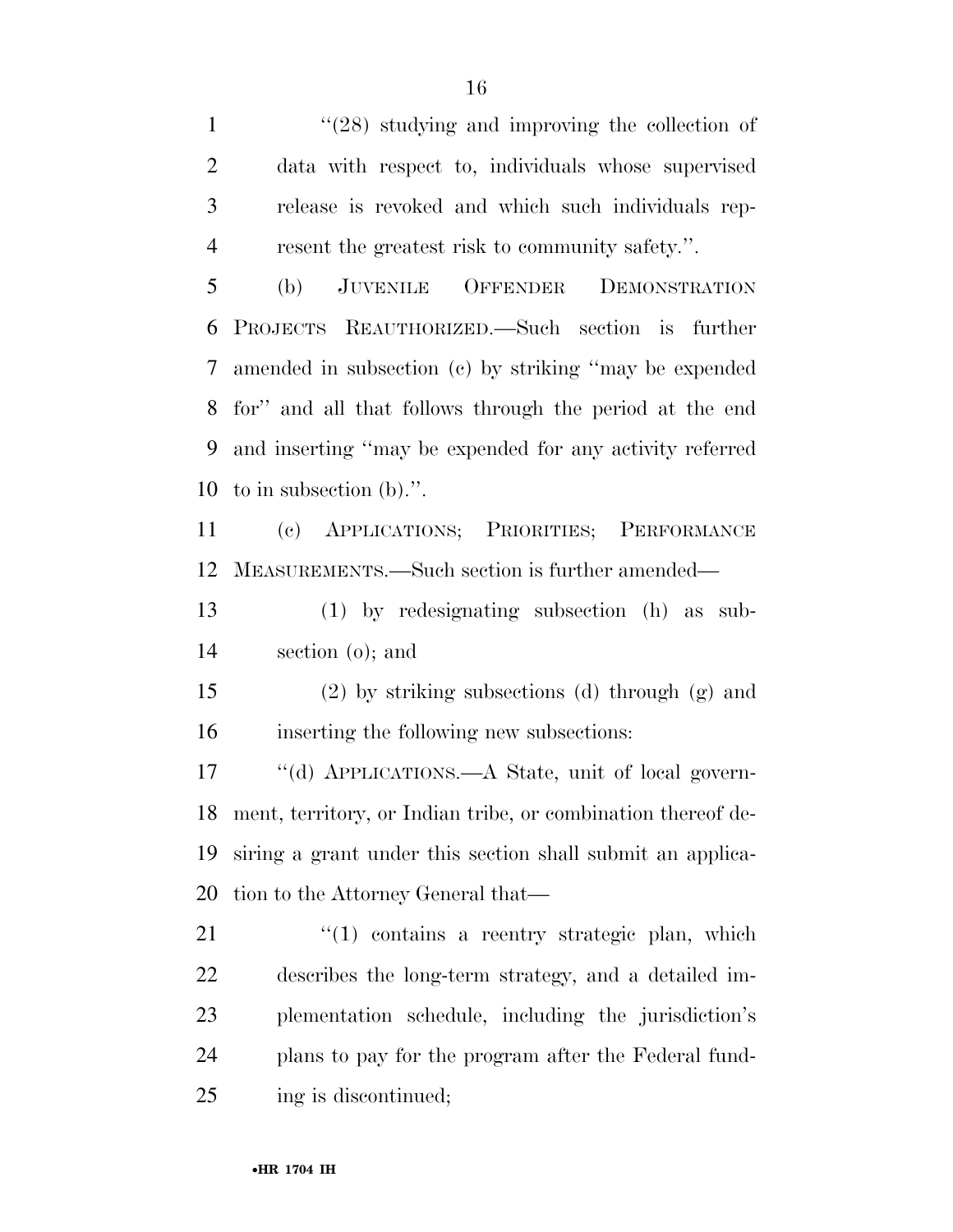| $\mathbf{1}$   | $(2)$ identifies the local government role and             |
|----------------|------------------------------------------------------------|
| $\overline{2}$ | the role of governmental agencies and nonprofit or-        |
| 3              | ganizations that will be coordinated by, and collabo-      |
| $\overline{4}$ | rate on, the applicant's prisoner reentry strategy         |
| 5              | and certifies their involvement; and                       |
| 6              | $\lq(3)$ describes the methodology and outcome             |
| 7              | measures that will be used in evaluating the pro-          |
| 8              | gram.                                                      |
| 9              | $\lq\lq (e)$ PRIORITY CONSIDERATION.—The Attorney Gen-     |
| 10             | eral shall give priority to grant applications that best—  |
| 11             | $\lq(1)$ focus initiative on geographic areas with a       |
| 12             | high population of ex-offenders;                           |
| 13             | $\lq(2)$ include partnerships with nonprofit organi-       |
| 14             | zations;                                                   |
| 15             | $\lq(3)$ provide consultations with crime victims          |
| 16             | and former incarcerated prisoners and their families;      |
| 17             | $\cdot$ (4) review the process by which the State and      |
| 18             | local governments adjudicates violations of parole or      |
| 19             | probation or supervised release and consider reforms       |
| 20             | to maximize the use of graduated, community-based          |
| 21             | sanctions for minor and technical violations of parole     |
| 22             | or supervised release;                                     |
| 23             | $\cdot\cdot$ (5) establish pre-release planning procedures |
| 24             | for prisoners to ensure that a prisoner's eligibility      |
| 25             | for Federal or State benefits (including Medicaid,         |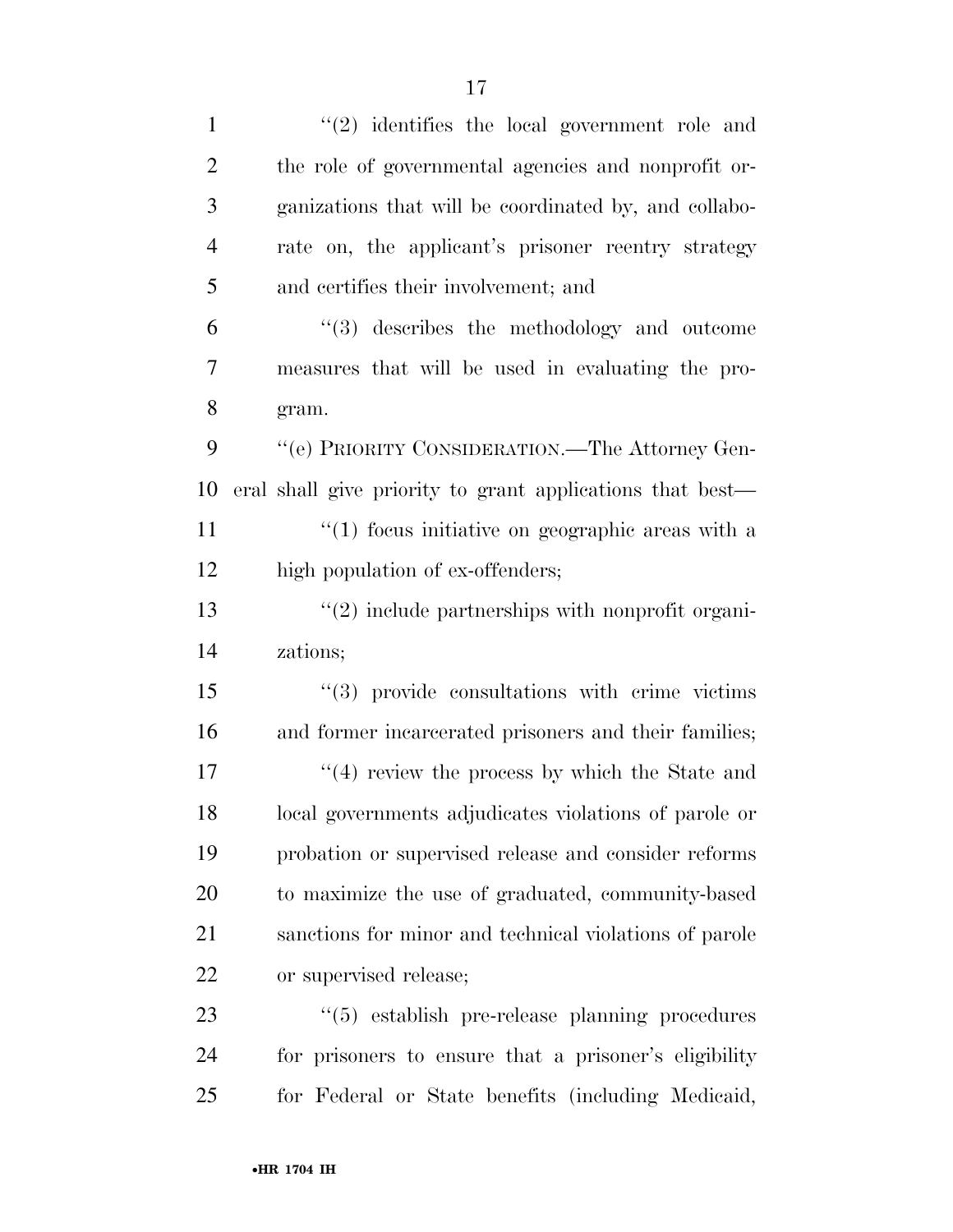| $\mathbf{1}$   | Medicare, Social Security, and Veterans benefits)                 |
|----------------|-------------------------------------------------------------------|
| $\overline{2}$ | upon release is established prior to release, subject             |
| 3              | to any limitations in law, and to ensure that pris-               |
| $\overline{4}$ | oners are provided with referrals to appropriate so-              |
| 5              | cial and health services or are linked to appropriate             |
| 6              | nonprofit organizations; and                                      |
| 7              | "(6) target high-risk offenders for reentry pro-                  |
| 8              | grams through validated assessment tools.                         |
| 9              | "(f) REQUIREMENTS.—The Attorney General may                       |
| 10             | make a grant to an applicant only if the application—             |
| 11             | $\lq(1)$ reflects explicit support of the chief execu-            |
| 12             | tive officer of the State or unit of local government,            |
| 13             | territory, or Indian tribe applying for a grant under             |
| 14             | this section;                                                     |
| 15             | $\cdot\cdot\cdot(2)$ provides extensive discussion of the role of |
| 16             | State corrections departments, community correc-                  |
| 17             | tions agencies, juvenile justice systems, or local jail           |
| 18             | systems in ensuring successful reentry of ex-offend-              |
| 19             | ers into their communities;                                       |
| <b>20</b>      | $\lq(3)$ provides extensive evidence of collaboration             |
| 21             | with State and local government agencies overseeing               |
| 22             | health, housing, child welfare, education, substance              |
| 23             | abuse, and employment services, and local law en-                 |
| 24             | forcement;                                                        |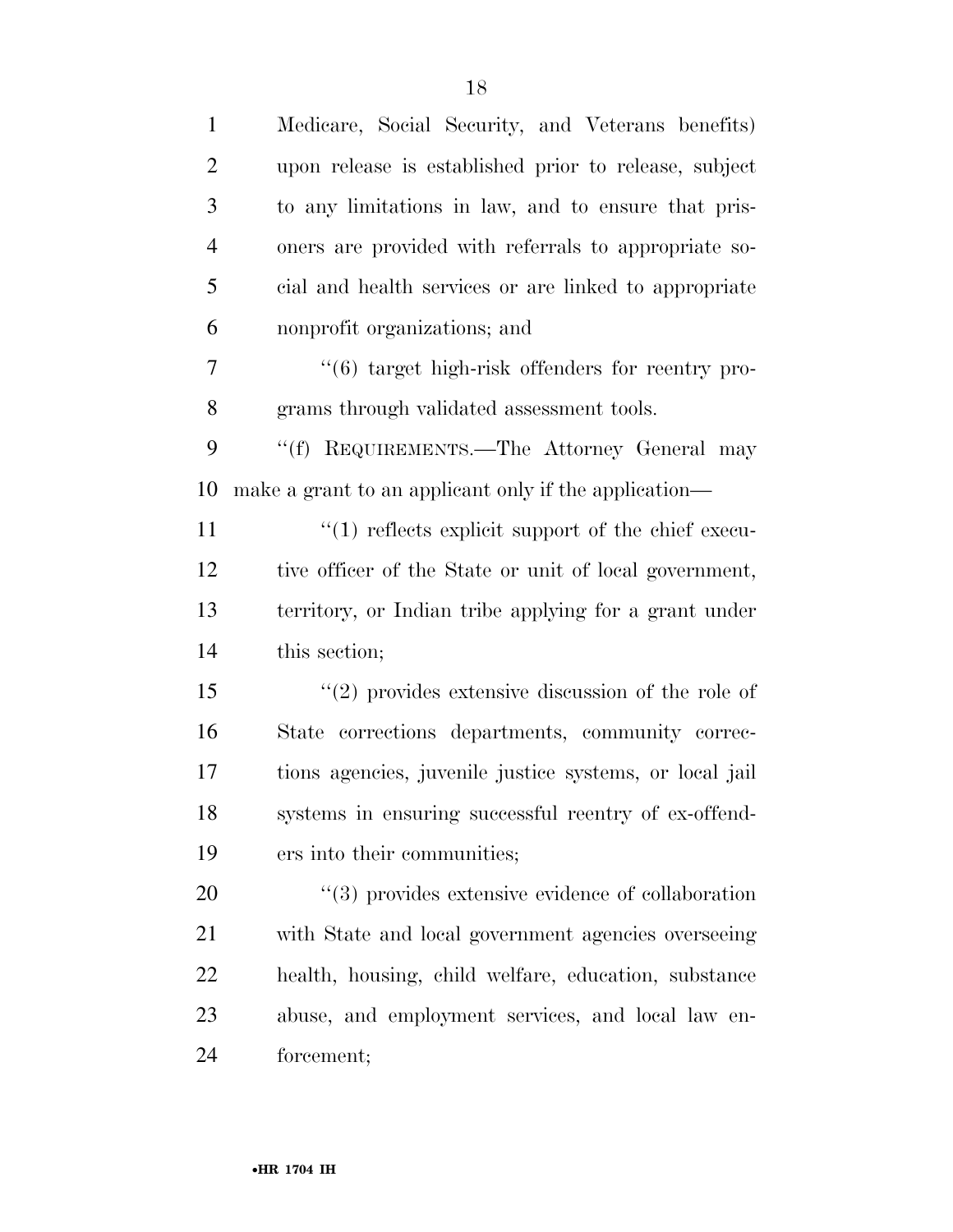1 ''(4) provides a plan for analysis of existing State, local, territorial, and tribal statutory, regu- latory, rules-based, and practice-based hurdles to a prisoner's reintegration into the community that— ''(A) takes particular note of and makes recommendations with respect to laws, regula- tions, rules, and practices that: disqualify former prisoners from obtaining professional li- censes or other requirements necessary for cer- tain types of employment, and that hinder full civic participation; and  $\text{``(B)}$  identifies and makes recommenda-

 tions with respect to those laws, regulations, rules, or practices that are not directly con- nected to the crime committed and the risk that 16 the ex-offender presents to the community; and  $\frac{17}{5}$  includes the use of a State, tribal, terri-18 torial, or local task force to carry out the activities funded under the grant.

20 "(g) USES OF GRANT FUNDS.—

21 ''(1) FEDERAL SHARE.—The Federal share of a grant received under this section may not exceed 75 percent of the project funded under the grant, unless 24 the Attorney General—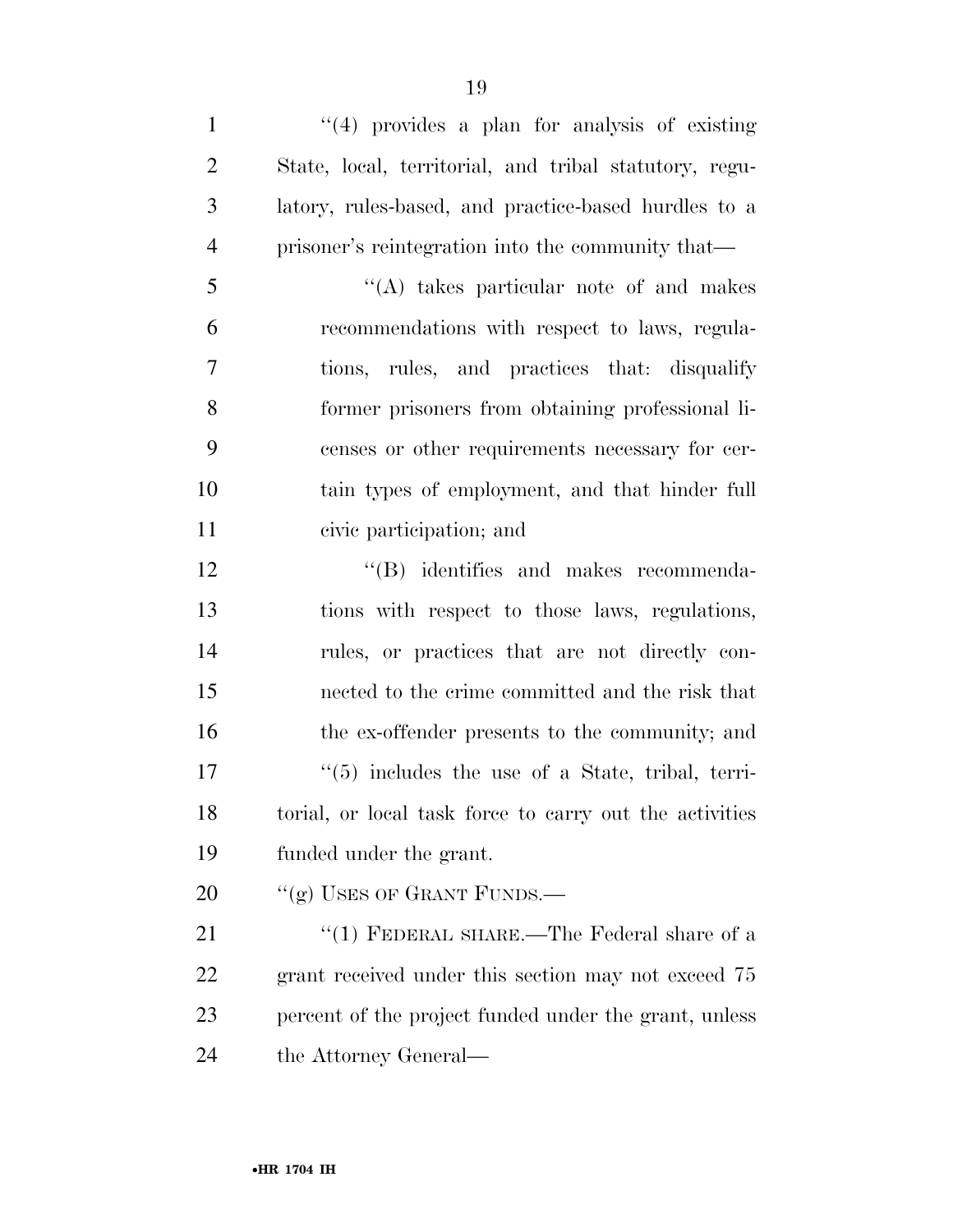| $\mathbf{1}$   | $\lq\lq(A)$ waives, in whole or in part, the re-       |
|----------------|--------------------------------------------------------|
| $\overline{2}$ | quirement of this paragraph; and                       |
| 3              | $\lq\lq$ (B) publicly delineates the rationale for     |
| $\overline{4}$ | the waiver.                                            |
| 5              | "(2) SUPPLEMENT NOT SUPPLANT.—Federal                  |
| 6              | funds received under this section shall be used to     |
| 7              | supplement, not supplant, non-Federal funds that       |
| 8              | would otherwise be available for the activities funded |
| 9              | under this section.                                    |
| 10             | "(h) REENTRY STRATEGIC PLAN.—                          |
| 11             | $\lq(1)$ As a condition of receiving financial assist- |
| 12             | ance under this section, each applicant shall develop  |
| 13             | a comprehensive strategic reentry plan that contains   |
| 14             | measurable annual and 5- to 10-year performance        |
| 15             | outcomes. The plan shall have as a goal to reduce      |
| 16             | the rate of recidivism of incarcerated persons served  |
| 17             | with funds from this section within the State by 50    |
| 18             | percent over a period of 10 years.                     |
| 19             | $\lq(2)$ In developing reentry plans under this sub-   |
| 20             | section, applicants shall coordinate with communities  |
| 21             | and stakeholders, including the fields of public safe- |
| 22             | ty, corrections, housing, health, education, substance |
| 23             | abuse, children and families, employment, business     |
| 24             | and members of nonprofit organizations that provide    |
| 25             | reentry services.                                      |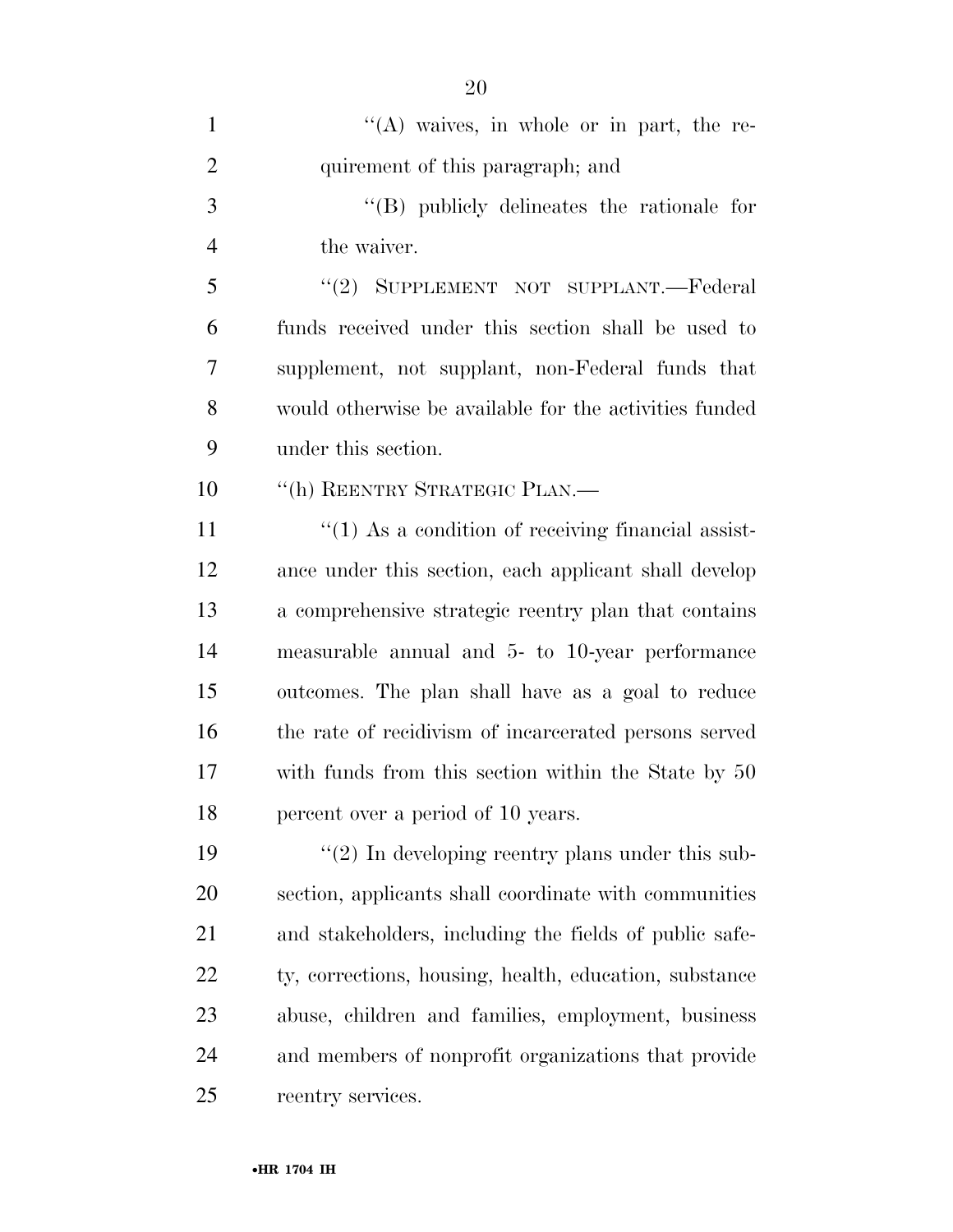1 ''(3) Each reentry plan developed under this subsection shall measure the applicant's progress to- ward increasing public safety by reducing rates of recidivism and enabling released offenders to transi-tion successfully back into their communities.

 ''(i) REENTRY TASK FORCE.—As a condition of re- ceiving financial assistance under this section, each State, territory, tribal, or local government receiving a grant shall establish or use a Reentry Task Force or other rel- evant convening authority to examine ways to pool existing resources and funding streams to promote lower recidi- vism rates for returning prisoners and to minimize the harmful effects of incarceration on families and commu- nities by collecting data and best practices in offender re- entry from demonstration grantees and other agencies and organizations. The task force or other authority shall be comprised of relevant State, tribal, territorial, or local leaders, agencies, service providers, nonprofit organiza- tions, or stakeholders. Include a public participating com- ponent in the task force. If a task force or similar entity already exists, use that body to work on the above tasks.

22 "(j) STRATEGIC PERFORMANCE OUTCOMES.—

23 ''(1) Each applicant shall identify specific per- formance outcomes related to the long-term goals of increasing public safety and reducing recidivism.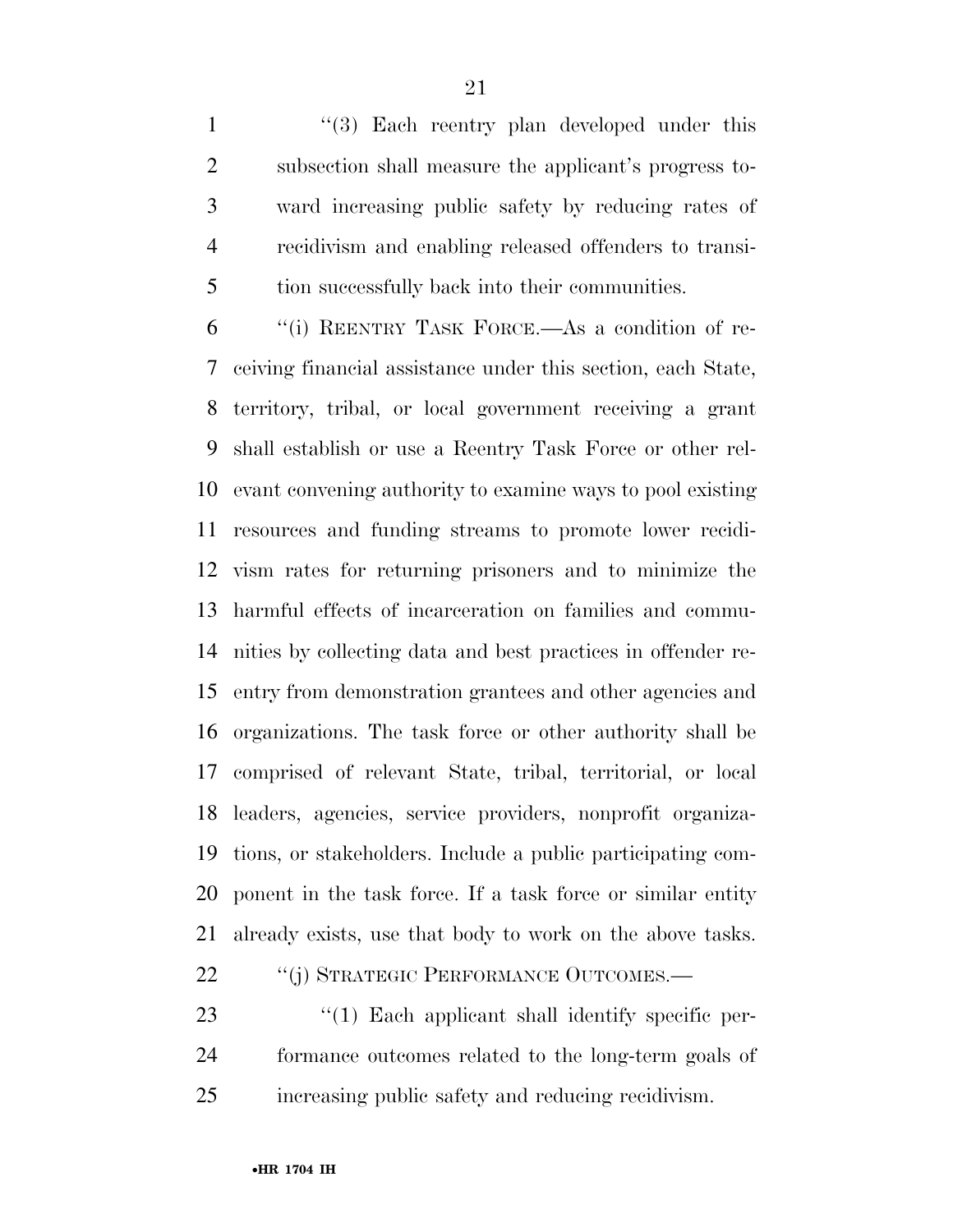| $\mathbf{1}$   | (2)<br>The performance outcomes identified           |
|----------------|------------------------------------------------------|
| $\overline{2}$ | under paragraph (1) shall include, with respect to   |
| 3              | offenders released back into the community—          |
| $\overline{4}$ | $\lq\lq$ recommitment rates;                         |
| 5              | $\lq\lq$ reduction in crime;                         |
| 6              | "(C) employment and education;                       |
| 7              | "(D) violations of conditions of supervised          |
| 8              | release;                                             |
| 9              | " $(E)$ child support;                               |
| 10             | $\lq\lq(F)$ housing;                                 |
| 11             | $\lq\lq(G)$ drug and alcohol abuse; and              |
| 12             | "(H) participation in mental health serv-            |
| 13             | ices.                                                |
| 14             | "(3) States may also report on other activities      |
| 15             | that increase the success rates of offenders who     |
| 16             | transition from prison, such as programs that foster |
| 17             | effective risk management and treatment program-     |
| 18             | ming, offender accountability, and community and     |
| 19             | victim participation.                                |
| 20             | "(4) Applicants should coordinate with commu-        |
| 21             | nities and stakeholders about the selection of per-  |
| 22             | formance outcomes identified by the applicants and   |
| 23             | with the Department of Justice for assistance with   |
| 24             | data collection and measurement activities.          |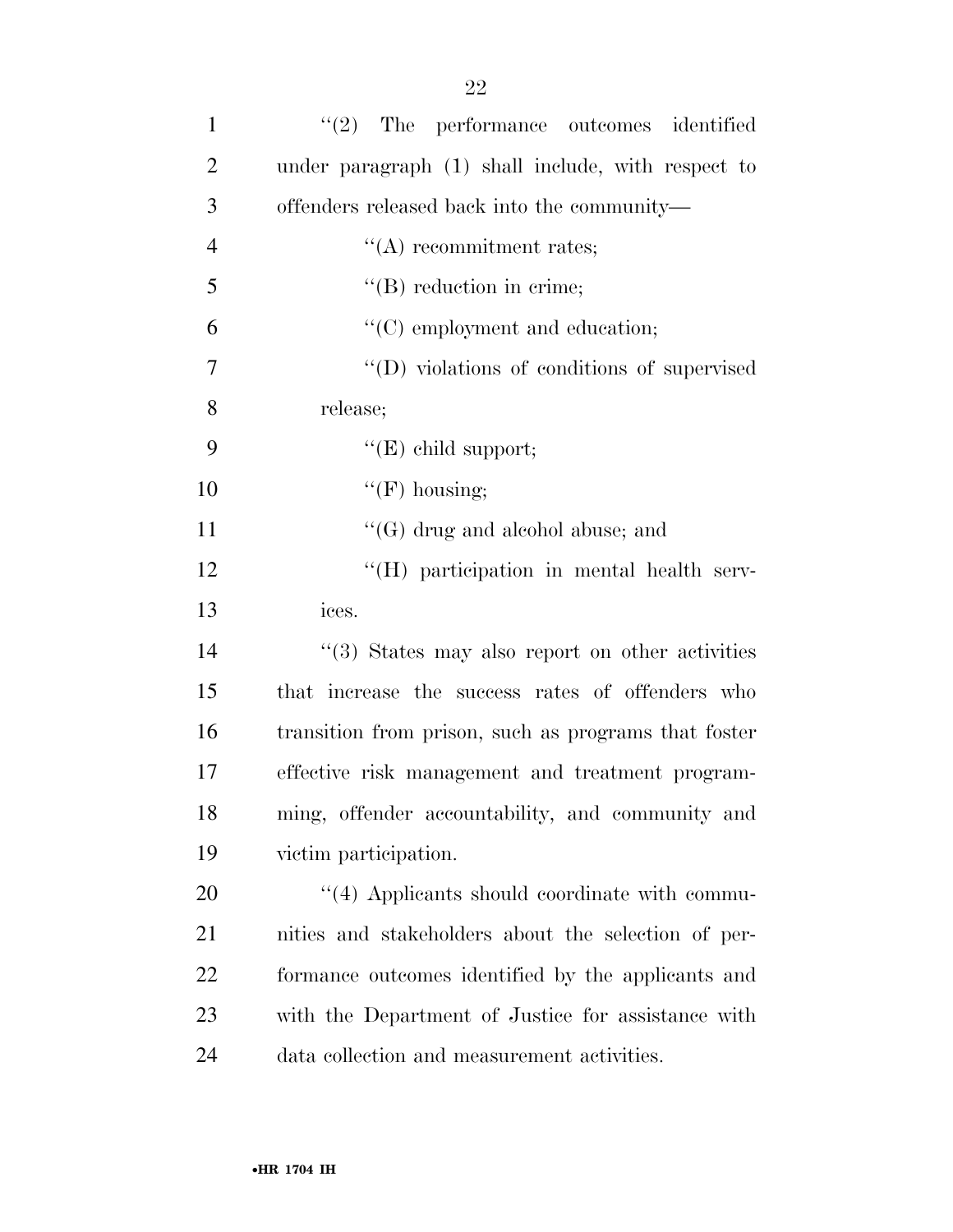| $\mathbf{1}$   | "(5) Each grantee shall submit an annual re-      |
|----------------|---------------------------------------------------|
| $\overline{2}$ | port to the Department of Justice that—           |
| 3              | $\lq\lq$ identifies the grantee's progress to-    |
| $\overline{4}$ | ward achieving its strategic performance out-     |
| 5              | comes; and                                        |
| 6              | "(B) describes other activities conducted         |
| $\overline{7}$ | by the grantee to increase the success rates of   |
| 8              | the reentry population.                           |
| 9              | "(k) PERFORMANCE MEASUREMENT.                     |
| 10             | "(1) The Department of Justice shall, in con-     |
| 11             | sultation with the States—                        |
| 12             | $\lq\lq$ identify primary and secondary           |
| 13             | sources of information to support the measure-    |
| 14             | ment of the performance indicators identified     |
| 15             | under this section;                               |
| 16             | "(B) identify sources and methods of data         |
| 17             | collection in support of performance measure-     |
| 18             | ment required under this section;                 |
| 19             | "(C) provide to all grantees technical as-        |
| 20             | sistance and training on performance measures     |
| 21             | and data collection for purposes of this section; |
| 22             | and                                               |
| 23             | "(D) coordinate with the Substance Abuse          |
| 24             | and Mental Health Services Administration on      |
| 25             | strategic performance outcome measures<br>and     |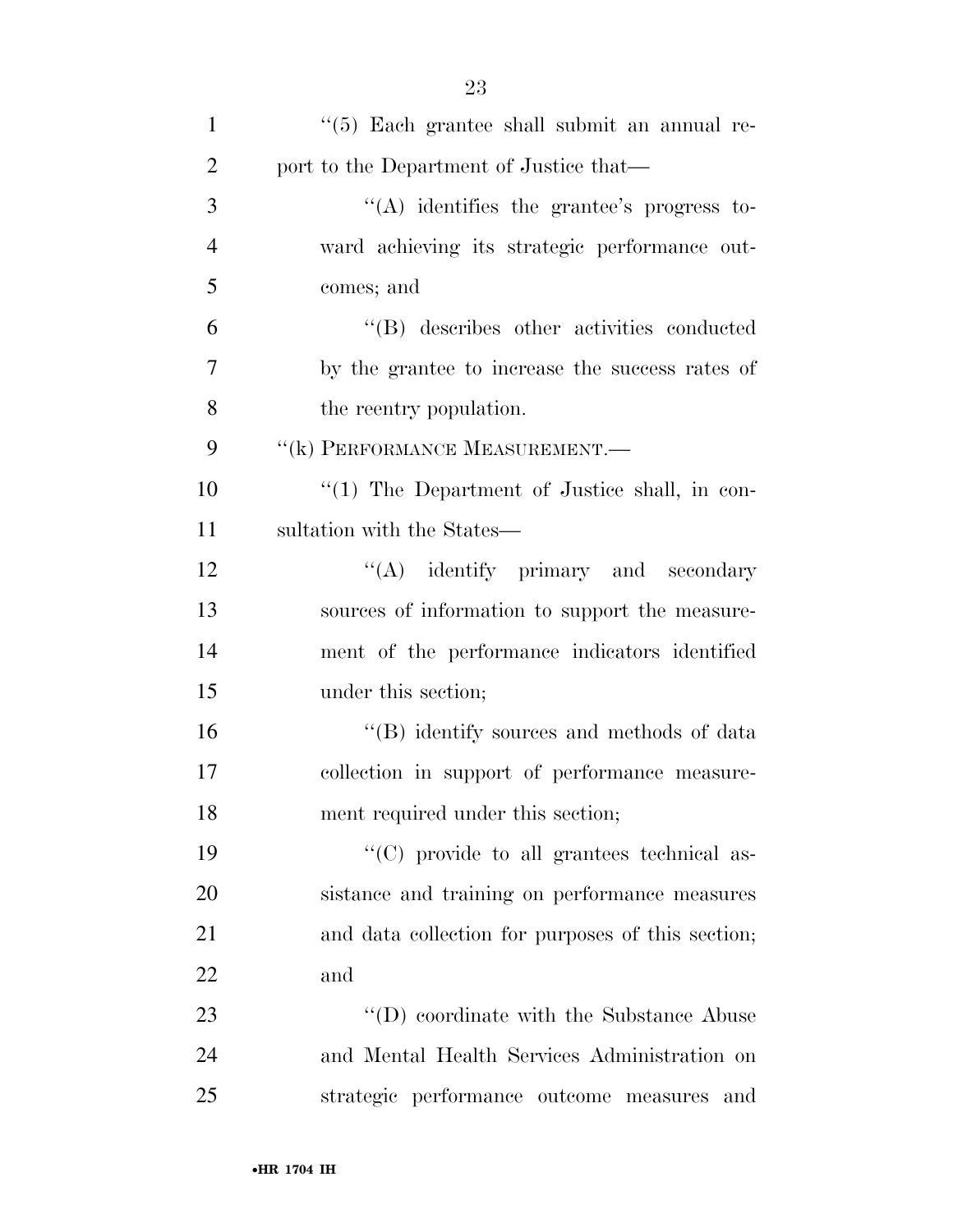| $\mathbf{1}$   | data collection for purposes of this section relat-         |
|----------------|-------------------------------------------------------------|
| $\overline{2}$ | ing to substance abuse and mental health.                   |
| 3              | "(2) The Department of Justice shall coordi-                |
| $\overline{4}$ | nate with other Federal agencies to identify national       |
| 5              | sources of information to support State performance         |
| 6              | measurement.                                                |
| $\tau$         | "(1) FUTURE ELIGIBILITY.—To be eligible to receive          |
| 8              | a grant under this section for fiscal years after the first |
| 9              | receipt of such a grant, a State shall submit to the Attor- |
| 10             | ney General such information as is necessary to dem-        |
| 11             | onstrate that—                                              |
| 12             | $\cdot$ (1) the State has adopted a reentry plan that       |
| 13             | reflects input from nonprofit organizations;                |
| 14             | $\lq(2)$ the State's reentry plan includes perform-         |
| 15             | ance measures to assess the State's progress toward         |
| 16             | increasing public safety by reducing by 10 percent          |
| 17             | over the 2-year period the rate at which individuals        |
| 18             | released from prison who participate in the reentry         |
| 19             | system supported by Federal funds are recommitted           |
| 20             | to prison; and                                              |
| 21             | "(3) the State will coordinate with the Depart-             |
| 22             | ment of Justice, nonprofit organizations, and other         |
| 23             | experts regarding the selection and implementation          |
| 24             | of the performance measures described in subsection         |
| 25             | (k).                                                        |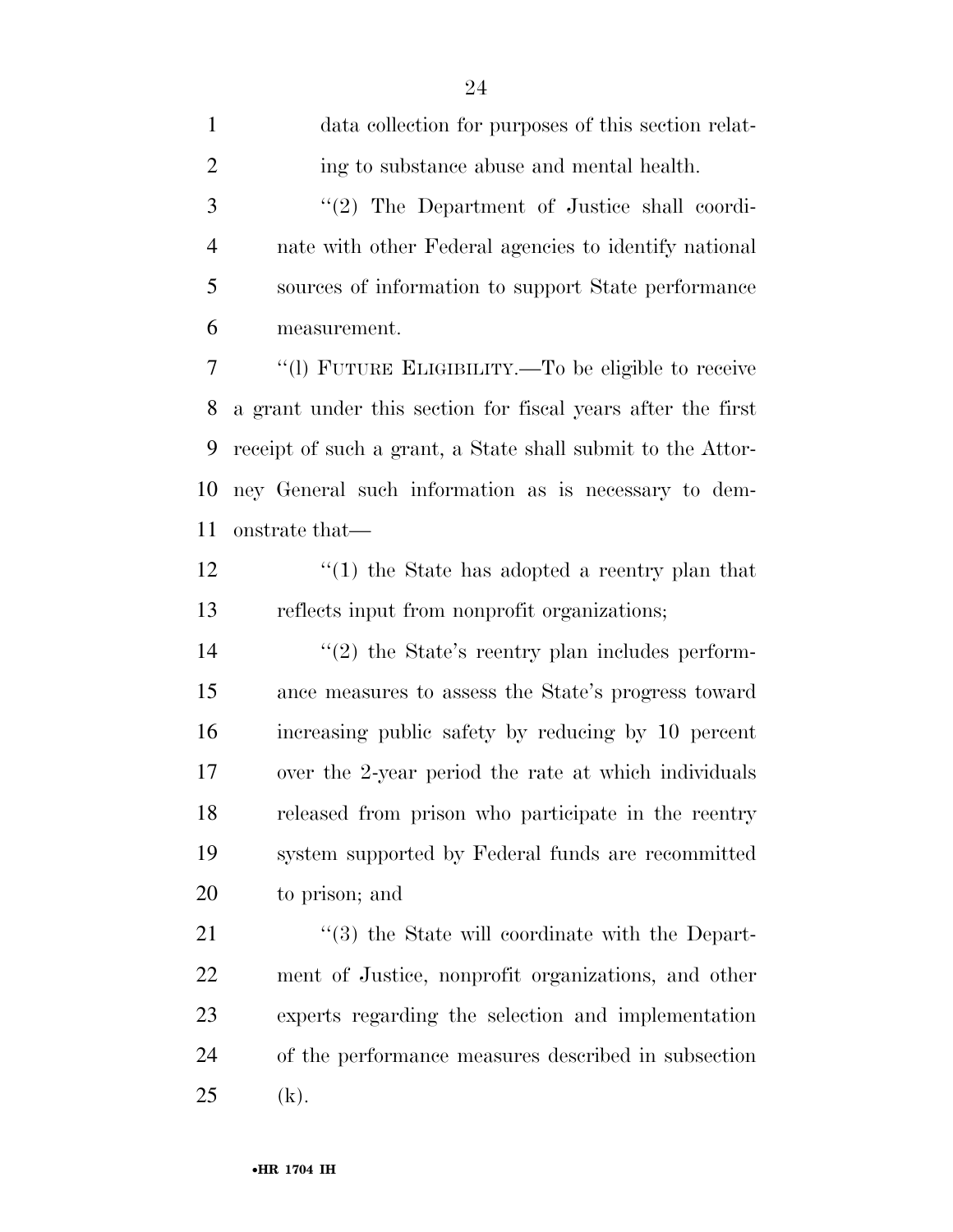1 "(m) NATIONAL ADULT AND JUVENILE OFFENDER REENTRY RESOURCE CENTER.—

3 ''(1) The Attorney General may, using amounts made available to carry out this subsection, make a grant to an eligible organization to provide for the establishment of a National Adult and Juvenile Of-fender Reentry Resource Center.

8 "(2) An organization eligible for the grant under paragraph (1) is any national nonprofit orga- nization approved by the Federal task force estab-11 lished under the Second Chance Act of 2005 that represents, provides technical assistance and train- ing to, and has special expertise and broad, national- level experience in offender reentry programs, train-ing, and research.

16 ''(3) The organization receiving the grant shall establish a National Adult and Juvenile Offender Reentry Resource Center to—

 ''(A) provide education, training, and tech- nical assistance for States, local governments, service providers, nonprofit organizations, and corrections institutions;

23 ''(B) collect data and best practices in of- fender reentry from demonstration grantees and others agencies and organizations;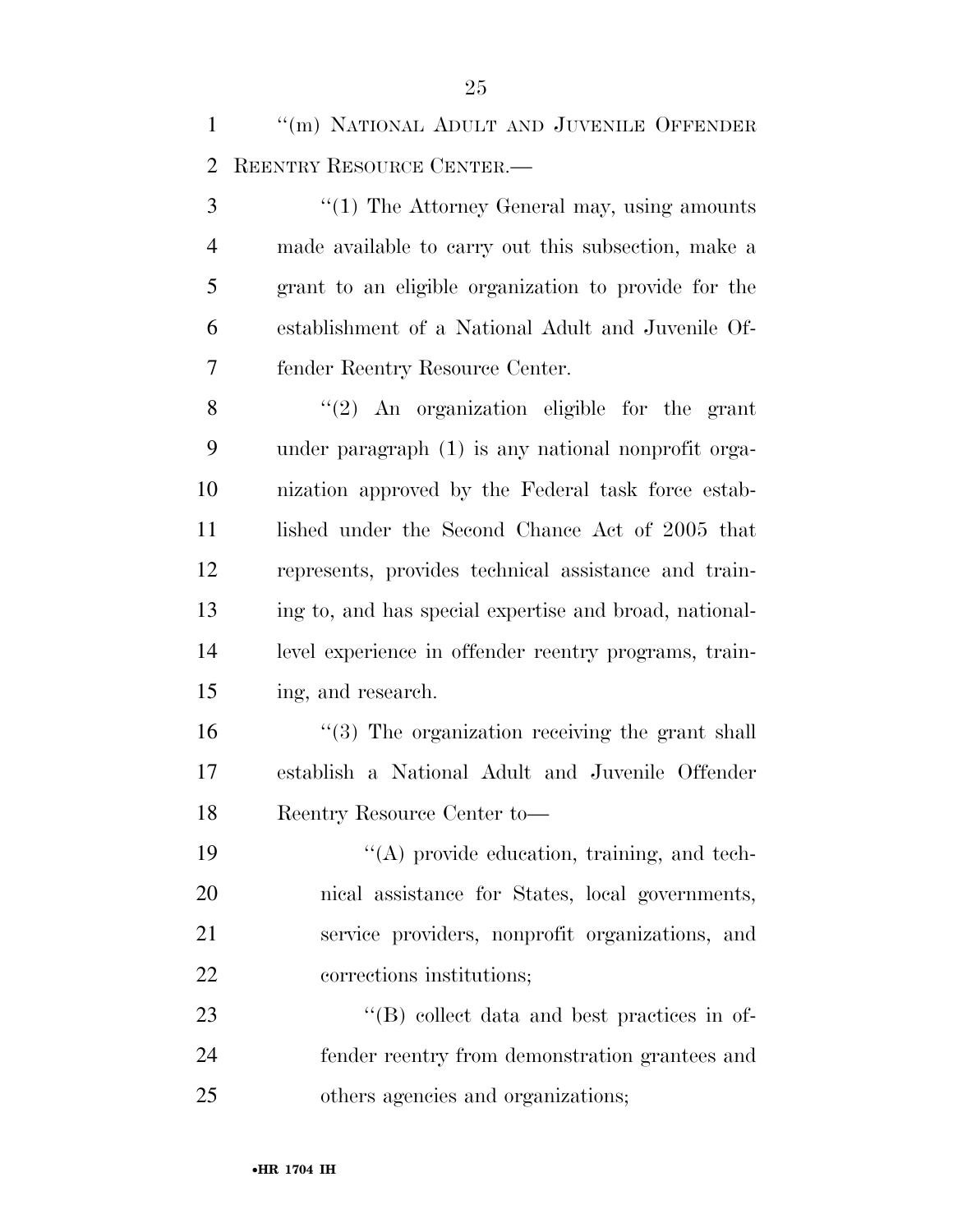| $\mathbf{1}$   | $\lq\lq$ (C) develop and disseminate evaluation      |
|----------------|------------------------------------------------------|
| $\overline{2}$ | tools, mechanisms, and measures to better as-        |
| 3              | sess and document coalition performance meas-        |
| $\overline{4}$ | ures and outcomes;                                   |
| 5              | "(D) disseminate knowledge to States and             |
| 6              | other relevant entities about best practices, pol-   |
| 7              | icy standards, and research findings;                |
| 8              | $\lq\lq(E)$ develop and implement procedures to      |
| 9              | assist relevant authorities in determining when      |
| 10             | release is appropriate and in the use of data to     |
| 11             | inform the release decision;                         |
| 12             | $\lq\lq(F)$ develop and implement procedures to      |
| 13             | identify efficiently and effectively those violators |
| 14             | of probation or parole who should be returned        |
| 15             | to prison and those who should receive other         |
| 16             | penalties based on defined, graduated sanctions;     |
| 17             | "(G) collaborate with the Federal task               |
| 18             | force established under the Second Chance Act        |
| 19             | of 2005 and the Federal Resource Center for          |
| 20             | Children of Prisoners;                               |
| 21             | "(H) develop a national research agenda;             |
| 22             | and                                                  |
| 23             | "(I) bridge the gap between research and             |
| 24             | practice by translating knowledge from research      |
| 25             | into practical information.                          |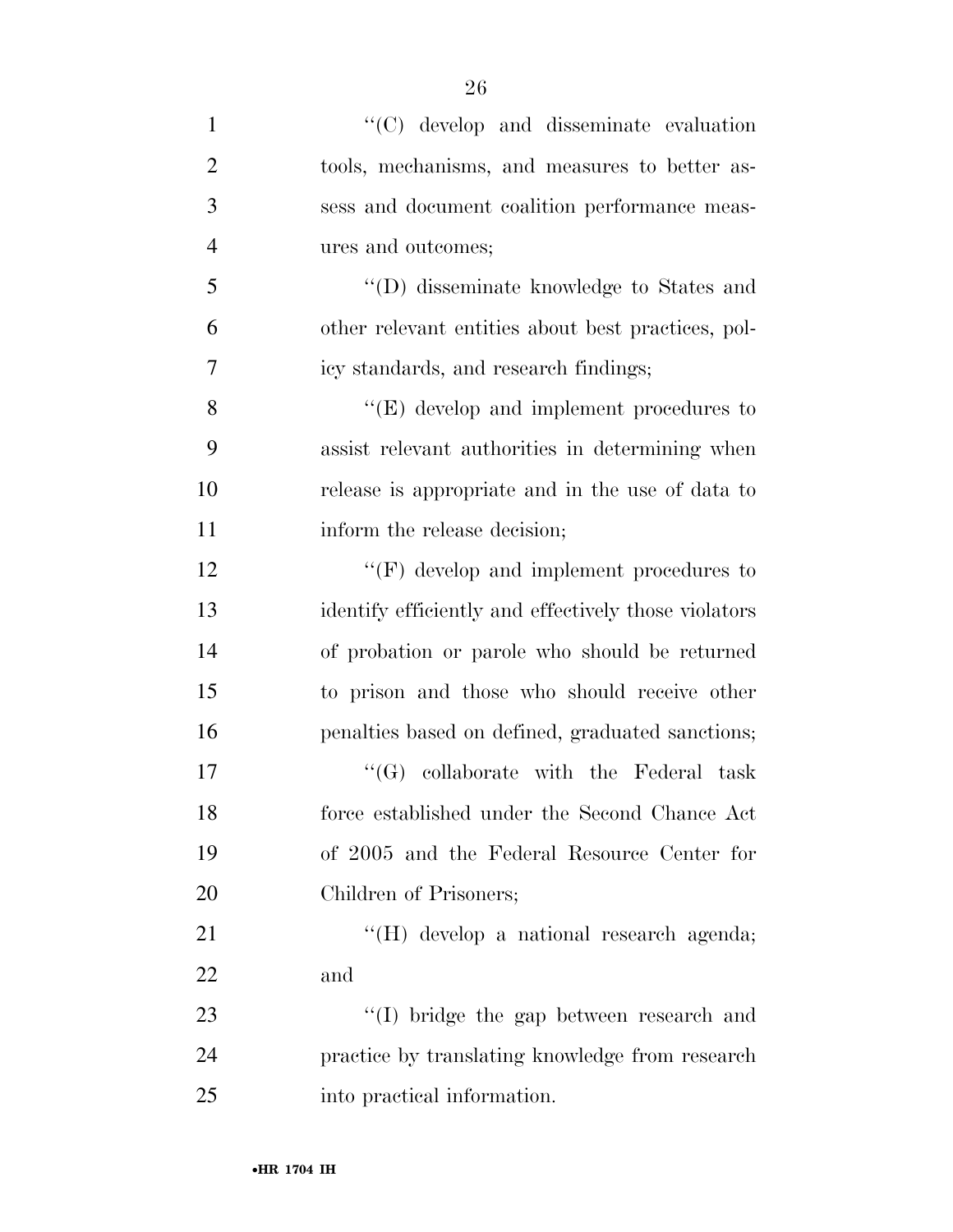1 ''(4) Of amounts made available to carry out this section, not more than 4 percent shall be avail-able to carry out this subsection.

 ''(n) FEDERAL RESOURCE CENTER FOR CHILDREN OF PRISONERS.—There are authorized to be appropriated for each of fiscal years 2006 and 2007, such sums as may be necessary for the continuing activities of the Federal Resource Center for Children of Prisoners, including re- view of policies and practices of State and Federal correc- tions to support parent-child relationships. Funds shall be transmitted to the Secretary of Health and Human Serv- ices to work in collaboration with the Department of Jus-tice for program administration.

 ''(o) ADMINISTRATION.—Of amounts made available to carry out this section, not more than 2 percent shall be available for administrative expenses in carrying out this section.''.

 (d) AUTHORIZATION OF APPROPRIATIONS.—Such section is further amended in paragraph (1) of subsection (o) (as redesignated by subsection (c)) by striking ''and \$16,000,000 for fiscal year 2005'' and inserting ''\$40,000,000 for fiscal year 2006, and \$40,000,000 for fiscal year 2007''.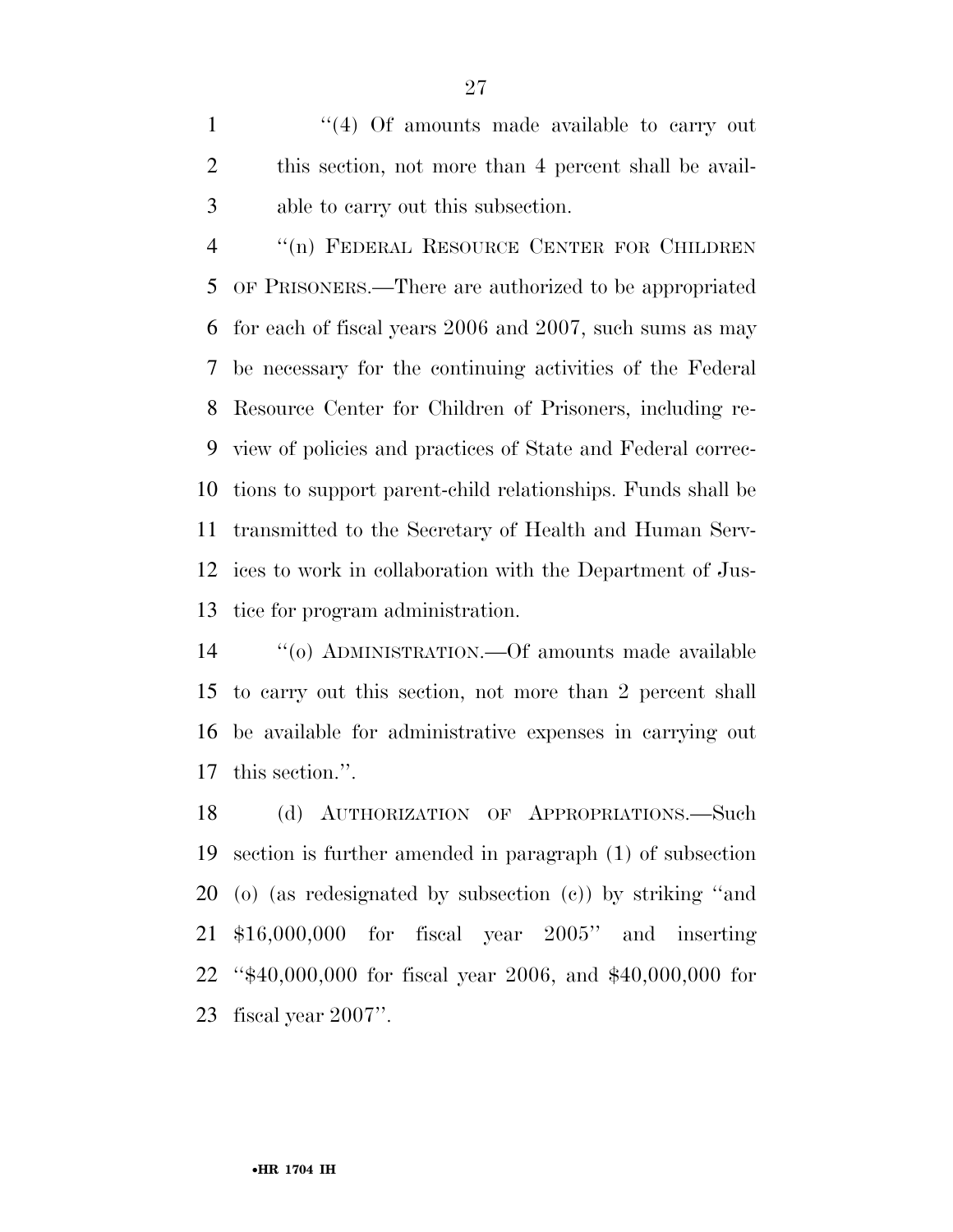### **SEC. 4. TASK FORCE ON FEDERAL PROGRAMS AND ACTIVI-TIES RELATING TO REENTRY OF OFFENDERS.**

 (a) TASK FORCE REQUIRED.—The Attorney General, in consultation with the Secretary of Housing and Urban Development, the Secretary of Labor, the Secretary of Education, the Secretary of Health and Human Services, the Secretary of Veterans Affairs, the Secretary of Agri- culture, and the heads of such other elements of the Fed- eral Government as the Attorney General considers appro- priate, and in collaboration with stakeholders, service pro- viders, nonprofit organizations, States, and local govern- ments, shall establish an interagency task force on Federal programs and activities relating to the reentry of offenders into the community.

 (b) DUTIES.—The task force required by subsection (a) shall—

 (1) identify such programs and activities that may be resulting in overlapping or duplication of services, the scope of such overlapping or duplica- tion, and the relationship of such overlapping and duplication to public safety, public health, and effec-22 tiveness and efficiency;

 (2) identify methods to improve collaboration and coordination of such programs and activities;

•**HR 1704 IH**  (3) identify areas of responsibility in which im-proved collaboration and coordination of such pro-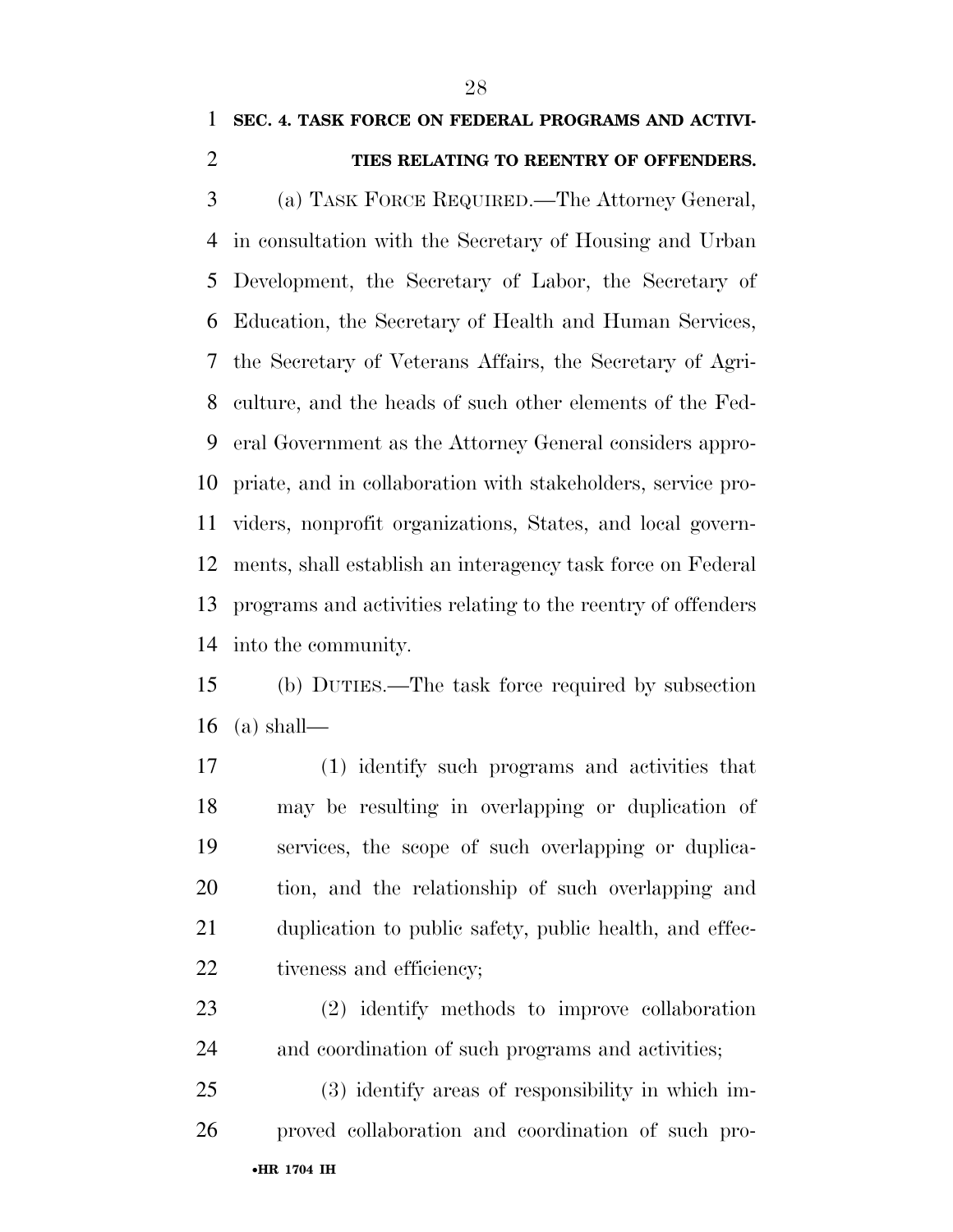| $\mathbf{1}$   | grams and activities would result in increased effec- |
|----------------|-------------------------------------------------------|
| $\overline{2}$ | tiveness or efficiency;                               |
| 3              | (4) develop innovative interagency or intergov-       |
| 4              | ernmental programs, activities, or procedures that    |
| 5              | would improve outcomes of reentering offenders and    |
| 6              | children of offenders;                                |
| 7              | (5) develop methods for increasing regular com-       |
| 8              | munication that would increase interagency program    |
| 9              | effectiveness;                                        |
| 10             | $(6)$ identify areas of research that can be co-      |
| 11             | ordinated across agencies with an emphasis on ap-     |
| 12             | plying science-based practices to support, treatment, |
| 13             | and intervention programs for reentering offenders;   |
| 14             | (7) identify funding areas that should be co-         |
| 15             | ordinated across agencies and any gaps in funding;    |
| 16             | and                                                   |
| 17             | (8) in collaboration with the National Adult and      |
| 18             | Juvenile Offender Reentry Resources Center identify   |
| 19             | successful programs currently operating and collect   |
| 20             | best practices in offender reentry from demonstra-    |
| 21             | tion grantees and other agencies and organizations,   |
| 22             | determine the extent to which such programs and       |
| 23             | practices can be replicated, and make information on  |
| 24             | such programs and practices available to States, lo-  |
| 25             | calities, nonprofit organizations, and others.        |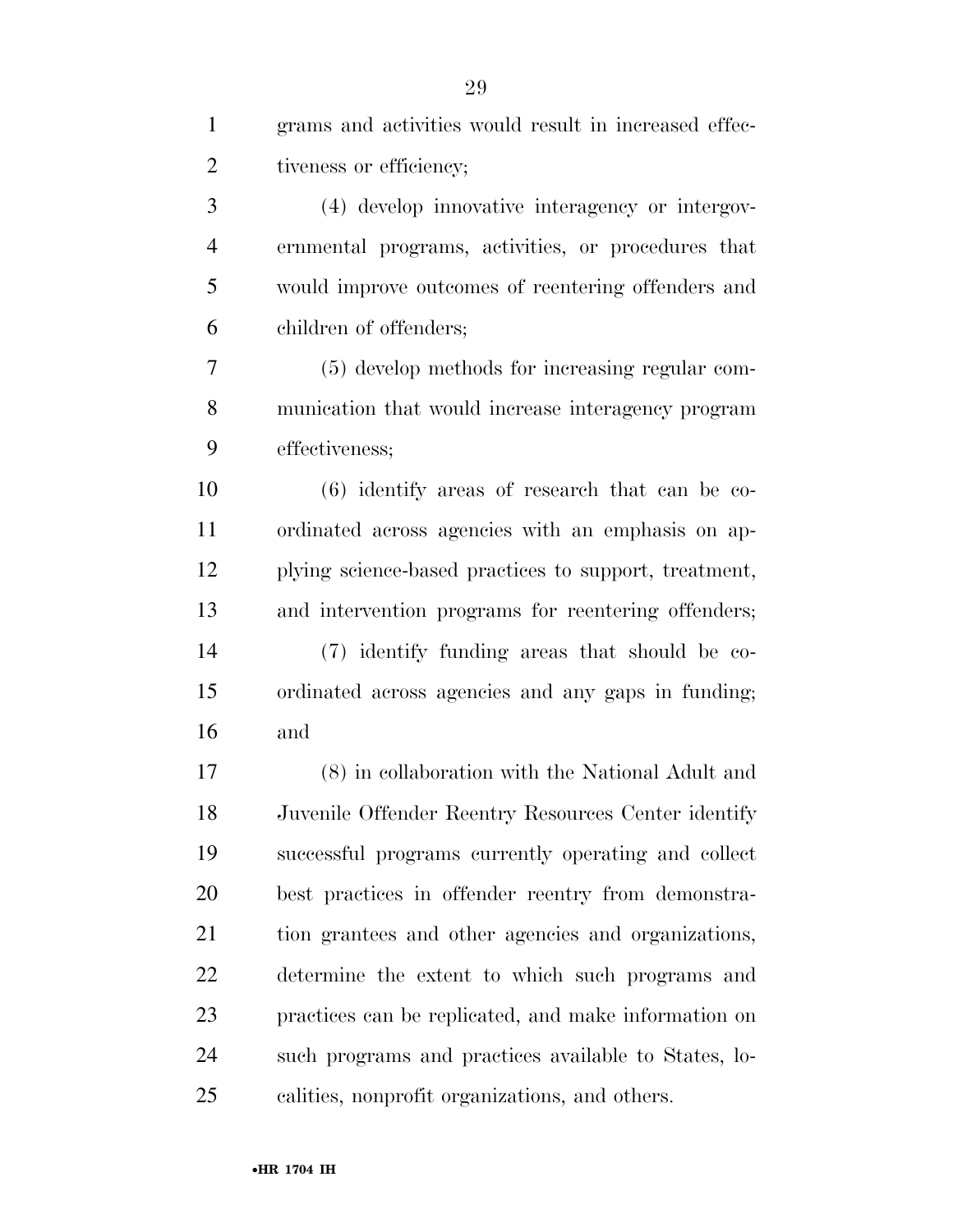| $\mathbf{1}$ | (c) REPORT.—Not later than 1 year after the date             |
|--------------|--------------------------------------------------------------|
| 2            | of the enactment of this Act, the task force required by     |
| 3            | subsection (a) shall submit a report, including rec-         |
| 4            | ommendations, to Congress on barriers to reentry. The re-    |
| 5            | port shall identify Federal and other barriers to successful |
| 6            | reentry of offenders into the community and analyze the      |
| 7            | effects of such barriers on offenders and on children and    |
| 8            | other family members of offenders, including—                |
| 9            | (1) admissions and evictions from Federal hous-              |
| 10           | ing programs;                                                |
| 11           | (2) child support obligations and procedures;                |
| 12           | (3) Social Security benefits, Veterans benefits,             |
| 13           | food stamps, and other forms of Federal public as-           |
| 14           | sistance;                                                    |
| 15           | (4) Medicaid and Medicare procedures, require-               |
| 16           | ments, regulations, and guidelines;                          |
| 17           | (5) education programs, financial assistance,                |
| 18           | and full civic participation;                                |
| 19           | (6) TANF program funding criteria and other                  |
| 20           | welfare benefits;                                            |
| 21           | $(7)$ employment;                                            |
| 22           | (8) reentry procedures, case planning, and tran-             |
| 23           | sitions of persons from the custody of the Federal           |
| 24           | Bureau of Prisons to a Federal parole or probation           |
| 25           | program or community corrections;                            |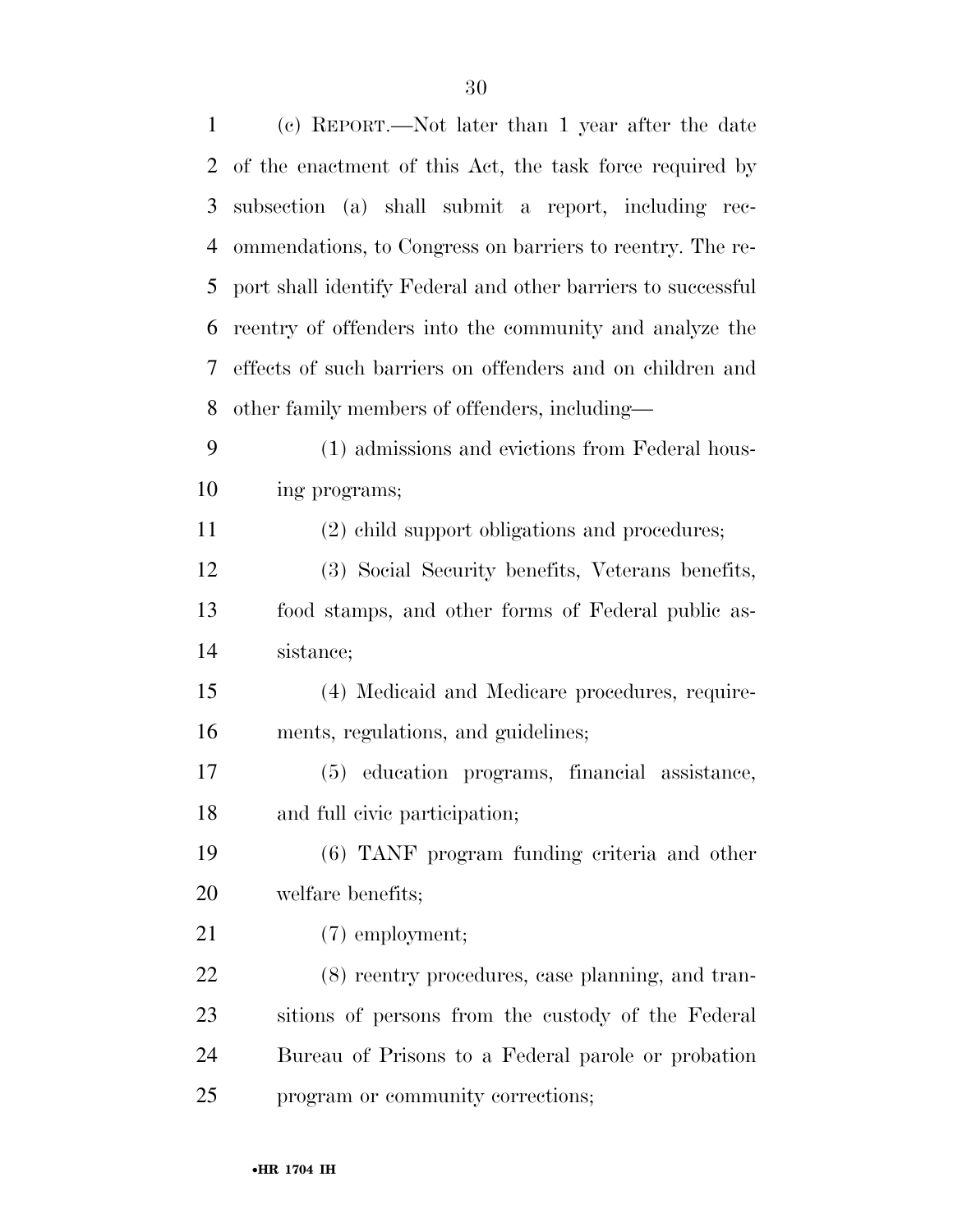(9) laws, regulations, rules, and practices that may require a parolee to return to the same county that they were living in before their arrest and therefore prevent offenders from changing their set-ting upon release; and

 (10) trying to establish pre-release planning procedures for prisoners to ensure that a prisoner's eligibility for Federal or State benefits (including Medicaid, Medicare, Social Security and Veterans benefits) upon release is established prior to release, subject to any limitations in law; and to ensure that prisoners are provided with referrals to appropriate social and health services or are linked to appro-priate nonprofit organizations.

 (d) ANNUAL REPORTS.—On an annual basis, the task force required by subsection (a) shall submit to Con- gress a report on the activities of the task force, including specific recommendations of the task force on matters re-ferred to in subsection (b).

### **SEC. 5. OFFENDER REENTRY RESEARCH.**

 (a) NATIONAL INSTITUTE OF JUSTICE.—From amounts made available to carry out this Act, the National Institute of Justice may conduct research on offender re-entry, including—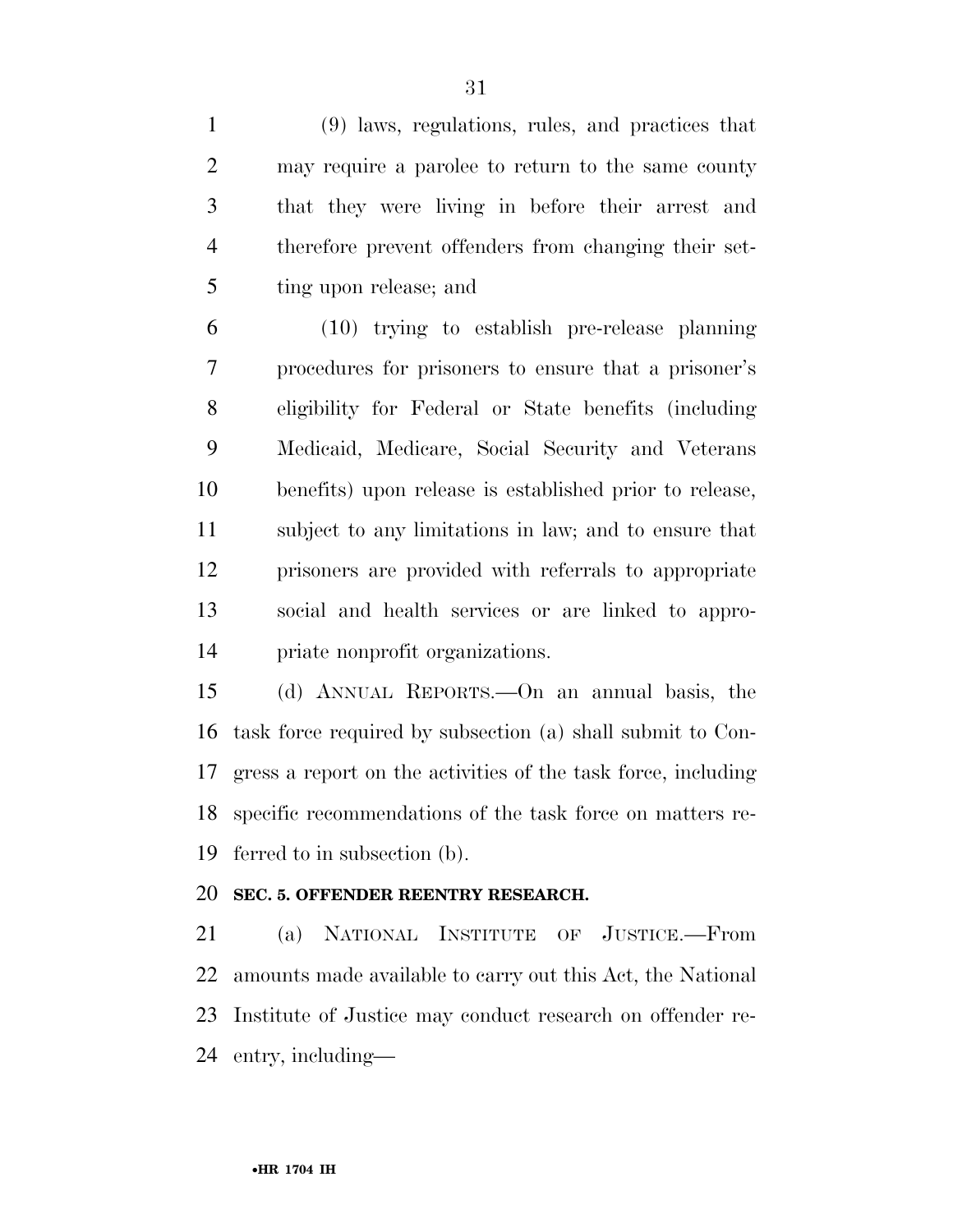| $\mathbf{1}$   | (1) a study identifying the number and charac-             |
|----------------|------------------------------------------------------------|
| $\overline{2}$ | teristics of children who have had a parent incarcer-      |
| 3              | ated and the likelihood of these minors becoming in-       |
| $\overline{4}$ | volved in the criminal justice system some time in         |
| 5              | their lifetime;                                            |
| 6              | $(2)$ a study identifying a mechanism to compare           |
| 7              | rates of recidivism (including re-arrest, violations of    |
| 8              | parole and probation, and re-incarceration) among          |
| 9              | States; and                                                |
| 10             | (3) a study on the population of individuals re-           |
| 11             | leased from custody who do not engage in recidivism        |
| 12             | and the characteristics (housing, employment, treat-       |
| 13             | ment, family connection) of that population.               |
| 14             | OF JUSTICE STATISTICS.—From<br>(b)<br><b>BUREAU</b>        |
| 15             | amounts made available to carry out this Act, the Bureau   |
| 16             | of Justice Statistics may conduct research on offender re- |
| 17             | entry, including—                                          |
| 18             | (1) an analysis of special populations, including          |
| 19             | prisoners with mental illness or substance abuse dis-      |
| 20             | orders, female offenders, juvenile offenders, limited      |
| 21             | English proficiency, and the elderly, that present         |
| 22             | unique reentry challenges;                                 |
| 23             | $(2)$ studies to determine who is returning to             |
| 24             | prison or jail and which of those returning prisoners      |
| 25             | represent the greatest risk to community safety;           |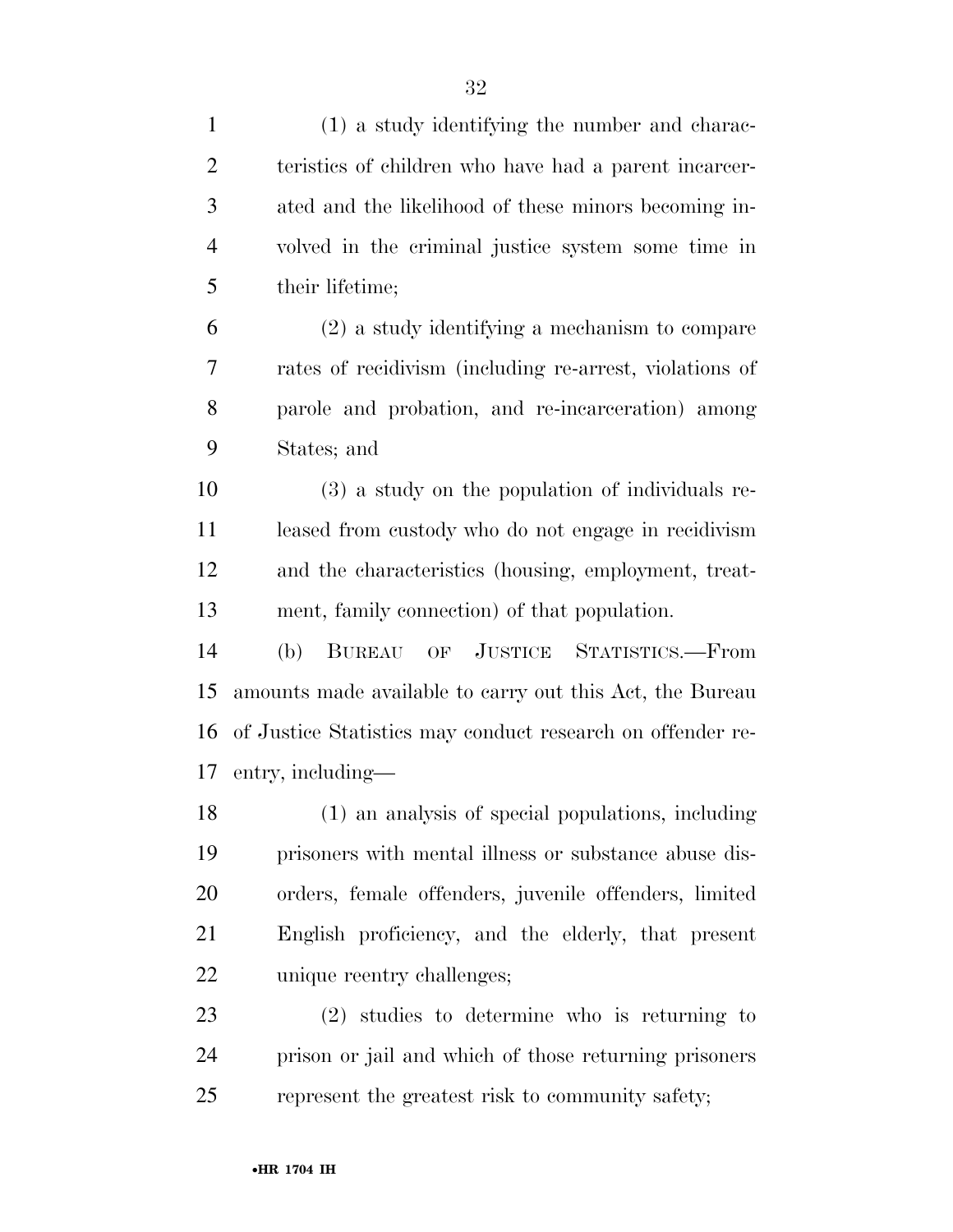| $\mathbf{1}$   | (3) annual reports on the profile of the popu-             |
|----------------|------------------------------------------------------------|
| $\overline{2}$ | lation coming out of prisons, jails, and juvenile jus-     |
| 3              | tice facilities;                                           |
| 4              | (4) a national recidivism study every three                |
| 5              | years; and                                                 |
| 6              | (5) a study of parole violations and revocations.          |
| 7              | SEC. 6. CHILDREN OF INCARCERATED PARENTS AND FAMI-         |
| 8              | LIES.                                                      |
| 9              | The Secretary of Health and Human Services may—            |
| 10             | (1) review, and make available to States a re-             |
| 11             | port on any recommendations regarding, the role of         |
| 12             | State child protective services at the time of the ar-     |
| 13             | rest of a person; and                                      |
| 14             | $(2)$ by regulation, establish such services as the        |
| 15             | Secretary determines necessary for the preservation        |
| 16             | of families that have been impacted by the incarcer-       |
| 17             | ation of a family member.                                  |
| 18             | SEC. 7. ENCOURAGEMENT OF EMPLOYMENT OF FORMER              |
| 19             | PRISONERS.                                                 |
| 20             | The Secretary of Labor shall take such steps as are        |
| 21             | necessary to implement a program, including but not lim-   |
| 22             | ited to the Employment and Training Administration, to     |
| 23             | educate employers about one-stop centers, existing incen-  |
| 24             | tives, including the Federal bonding program, for the hir- |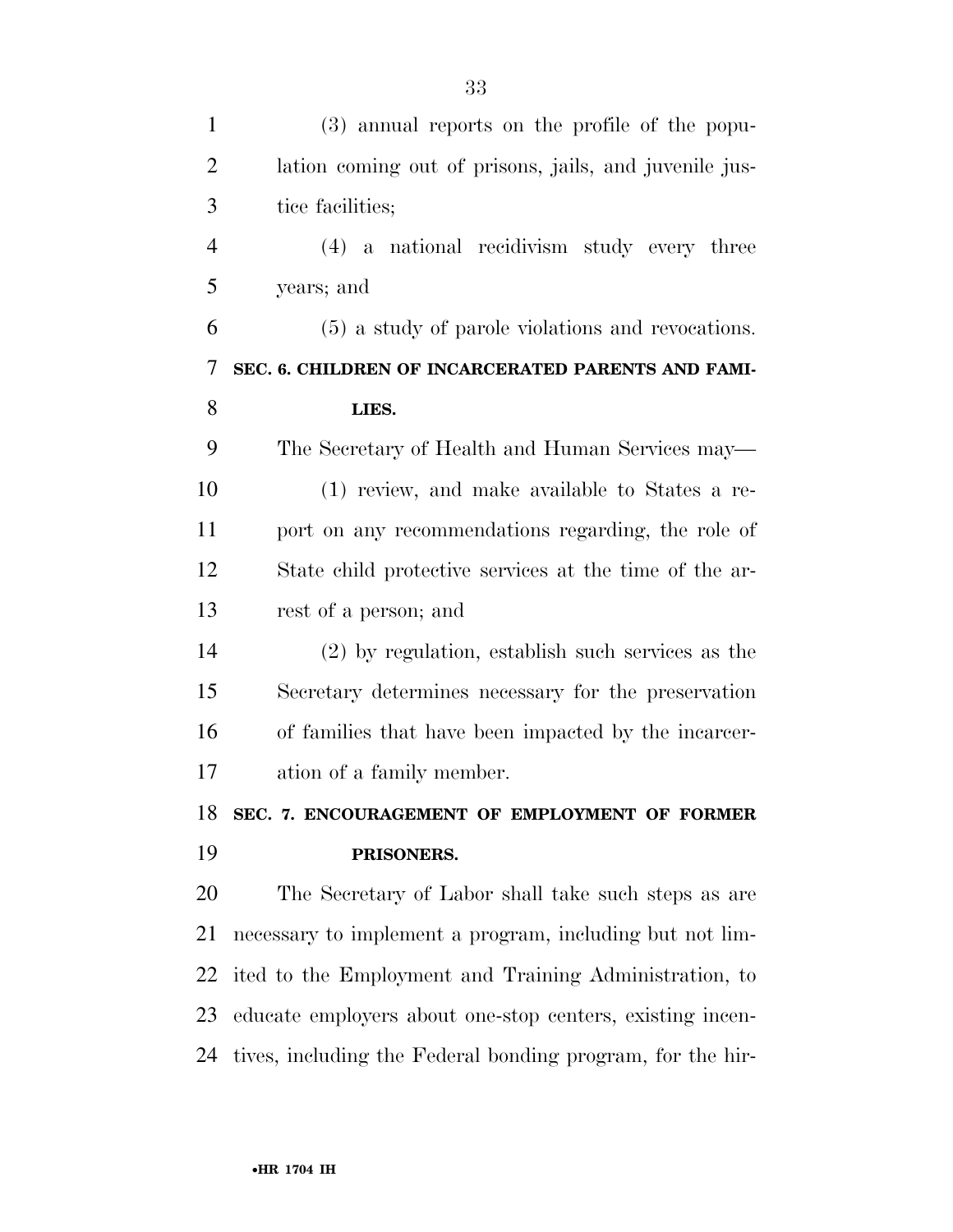ing of former Federal, State, or county prisoners and tax credits.

### **SEC. 8. CLARIFICATION OF AUTHORITY TO PLACE PRIS-ONER IN COMMUNITY CORRECTIONS.**

 (a) PLACE OF IMPRISONMENT.—Section 3621 of title 18, United States Code, is amended—

 (1) by redesignating subsections (c) through (e) as subsections (d) through (f), respectively; and

 (2) by inserting after subsection (b) the fol-lowing new subsection (c):

11 "(c) COMMUNITY CORRECTION FACILITIES.—For purposes of designations made under this section, the terms 'place of the prisoner's imprisonment' and 'available penal or correctional facility' do not include a community corrections center, community treatment center, 'halfway house,' or similar facility that does not confine residents in the manner of a prison or jail.''.

 (b) PRE-RELEASE CUSTODY.—Section 3624(c) of title 18, United States Code, is amended—

 (1) by striking ''a reasonable part, not to ex- ceed 6 months, of the last 10 per centum of the term to be served'' and inserting ''a reasonable part of the last 20 percent of the term to be served, not to exceed 6 months''; and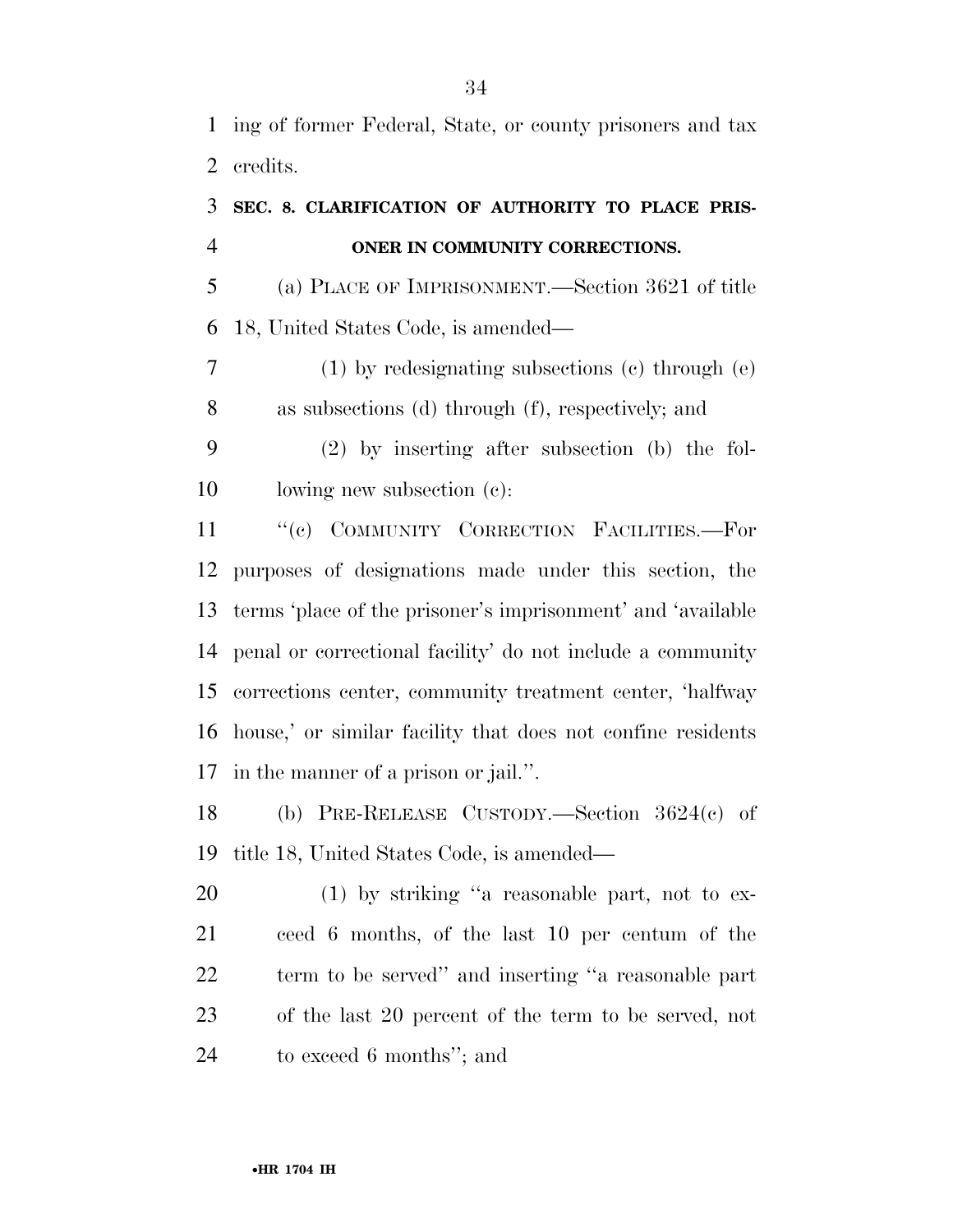| $\mathbf{1}$   | (2) by inserting after "home confinement" the             |
|----------------|-----------------------------------------------------------|
| $\overline{2}$ | following: "for the last 20 percent of the term to be     |
| 3              | served, not to exceed 12 months".                         |
| $\overline{4}$ | SEC. 9. USE OF VIOLENT OFFENDER TRUTH-IN-SEN-             |
| 5              | TENCING GRANT FUNDING FOR DEMONSTRA-                      |
| 6              | TION PROJECT ACTIVITIES.                                  |
| 7              | Section $20102(a)$ of the Violent Crime Control and       |
| 8              | Law Enforcement Act of 1994 (42 U.S.C. 13702(a)) is       |
| 9              | amended—                                                  |
| 10             | $(1)$ in paragraph $(2)$ by striking "and" at the         |
| 11             | end;                                                      |
| 12             | $(2)$ in paragraph $(3)$ by striking the period at        |
| 13             | the end and inserting "; and"; and                        |
| 14             | (3) by adding at the end the following new                |
| 15             | paragraph:                                                |
| 16             | $\cdot$ (4) to carry out any activity referred to in sec- |
| 17             | tion 2976(b) of the Omnibus Crime Control and             |
| 18             | Safe Streets Act of 1968 (42 U.S.C. 3797w(b)).".          |
| 19             | SEC. 10. IMPROVEMENT OF THE RESIDENTIAL SUBSTANCE         |
| 20             | ABUSE TREATMENT FOR STATE PRISONERS                       |
| 21             | PROGRAM.                                                  |
| 22             | (a) DEFINITION.—Section 1902 of the Omnibus               |
| 23             | Crime Control and Safe Streets Act of 1968 (42 U.S.C.     |
| 24             | $3796ff-1$ ) is amended by redesignating subsections (c)  |
| 25             | through (f) as subsections (d) through (g), respectively, |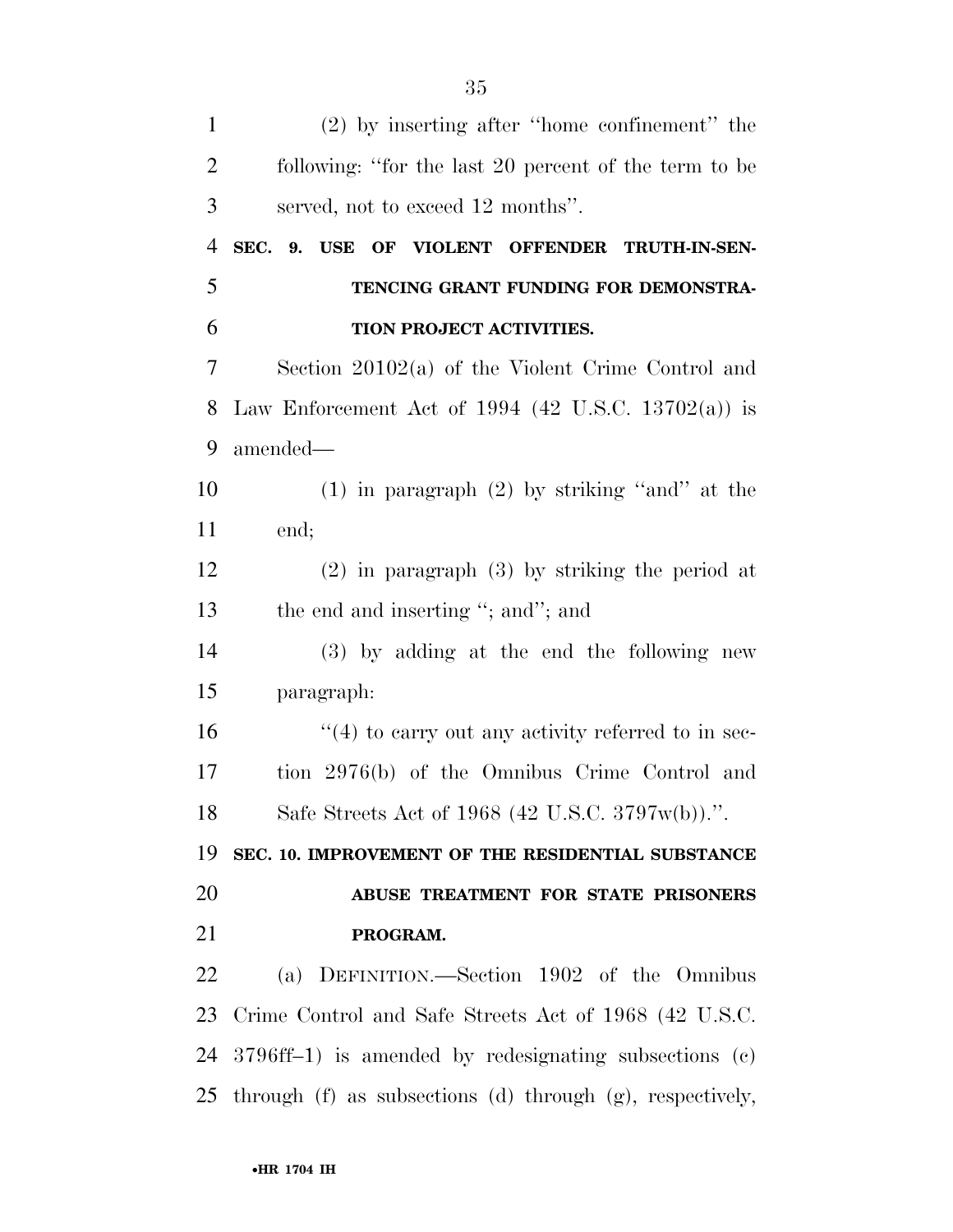and by inserting after subsection (b) the following new subsection:

 ''(c) RESIDENTIAL SUBSTANCE ABUSE TREAT- MENT.—The term 'residential substance abuse treatment' means a course of individual and group activities and treatment, lasting at least 6 months, in residential treat- ment facilities set apart from the general prison popu-lation.''.

 (b) REQUIREMENT FOR AFTER CARE COMPONENT.— Section 1902 of such Act is further amended in subsection (d) (as redesignated by subsection (a)) is amended—

 (1) in the subsection heading, by striking ''ELI- GIBILITY FOR PREFERENCE WITH AFTER CARE COMPONENT'' and inserting ''REQUIREMENT FOR AFTER CARE COMPONENT'';

 (2) by amending paragraph (1) to read as fol-lows:

18 ''(1) To be eligible for funding under this part, a State must ensure that individuals who participate in the substance abuse treatment program estab- lished or implemented with assistance provided under this part will be provided with aftercare serv-ices.''; and

 (3) by adding at the end the following new paragraph: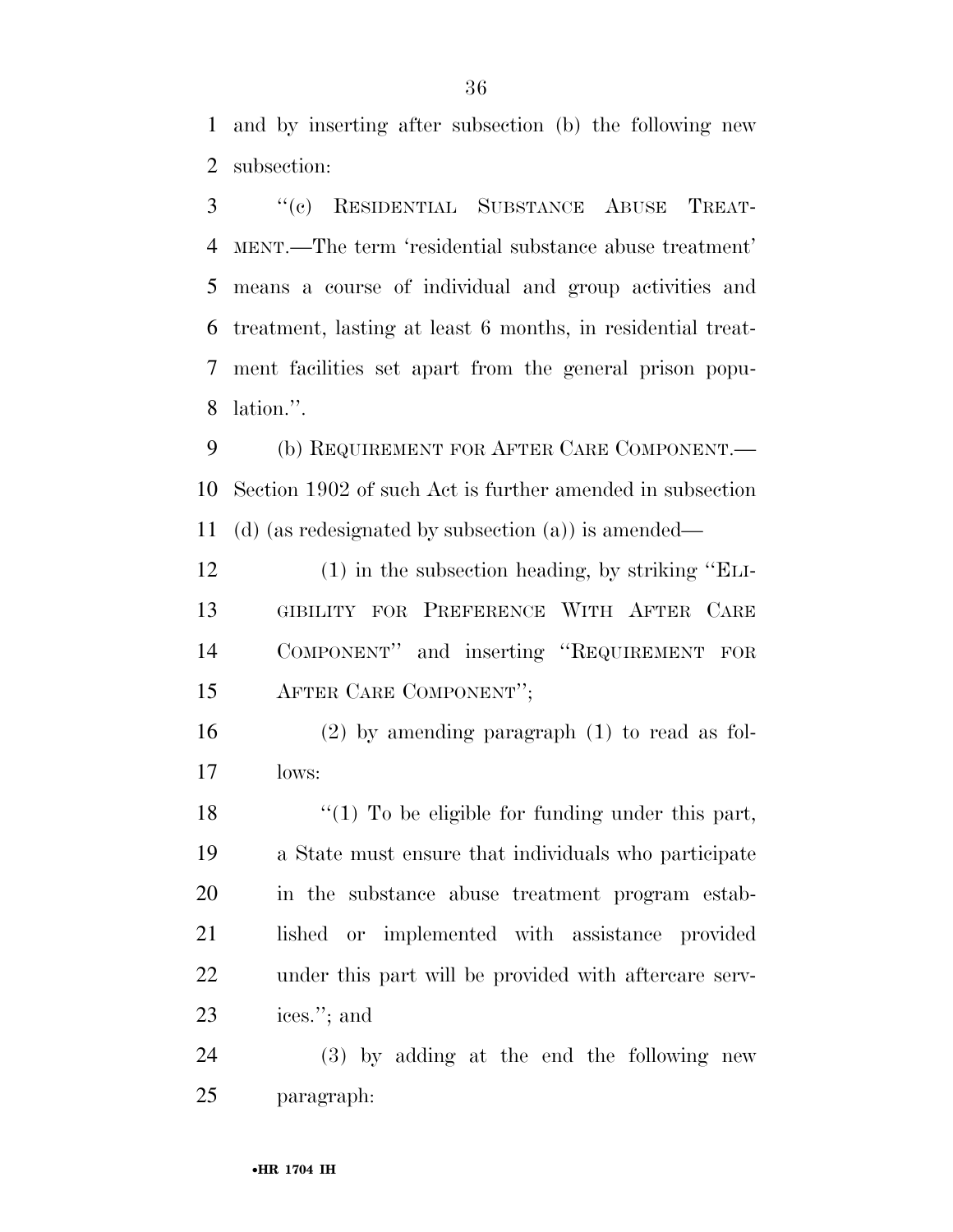1 ''(4) Aftercare services required by this sub- section shall be funded by the funding provided in this part.''.

## **SEC. 11. RESIDENTIAL DRUG ABUSE PROGRAM IN FEDERAL**

**PRISONS.** 

6 Section  $3621(e)(5)(A)$  of title 18, United States Code, is amended by striking ''means a course of'' and all that follows through the semicolon at the end and in- serting the following: ''means a course of individual and group activities and treatment, lasting at least 6 months, in residential treatment facilities set apart from the gen-eral prison population;''.

 **SEC. 12. TECHNICAL AMENDMENT TO DRUG-FREE STU- DENT LOANS PROVISION TO ENSURE THAT IT APPLIES ONLY TO OFFENSES COMMITTED WHILE RECEIVING FEDERAL AID.** 

 Section 484(r)(1) of the Higher Education Act of 18 1965 (20 U.S.C. 1091 $(r)(1)$ ) is amended by striking "A student'' and all that follows through ''table:'' and insert- ing the following: ''A student who is convicted of any of- fense under any Federal or State law involving the posses- sion or sale of a controlled substance for conduct that oc- curred during a period of enrollment for which the student was receiving any grant, loan, or work assistance under this title shall not be eligible to receive any grant, loan,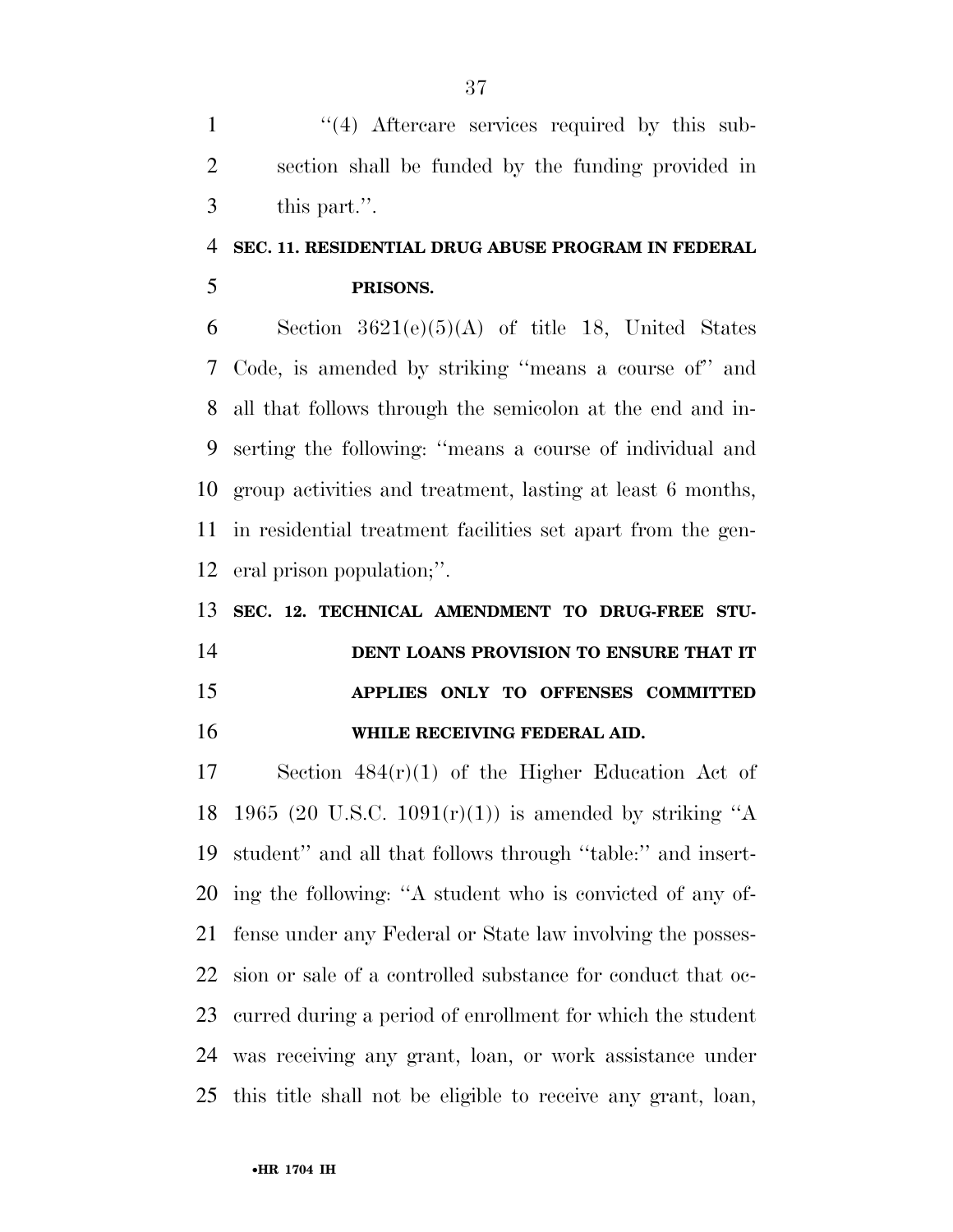or work assistance under this title from the date of that conviction for the period of time specified in the following table:''.

### **SEC. 13. MENTORING GRANTS TO NONPROFIT ORGANIZA-TIONS.**

 (a) AUTHORITY TO MAKE GRANTS.—From amounts made available to carry out this section, the Attorney Gen- eral in collaboration with the Department of Labor shall make grants to nonprofit organizations for the purpose of providing mentoring and other transitional services essen-tial to reintegrating ex-offenders.

 (b) USE OF FUNDS.—Funds for the mentoring grants may be expended for—

 (1) mentoring of adult and juvenile offenders during incarceration, through transition back to the community and post release; and

 (2) transitional services to assist in the re-integration of ex-offenders into the community.

 (c) APPLICATION.—To apply for a grant under this section, a nonprofit organization shall submit an applica- tion to the Attorney General based on criteria developed by the Attorney General in consultation with the Secretary of Labor and the Secretary of Housing and Urban Devel-opment.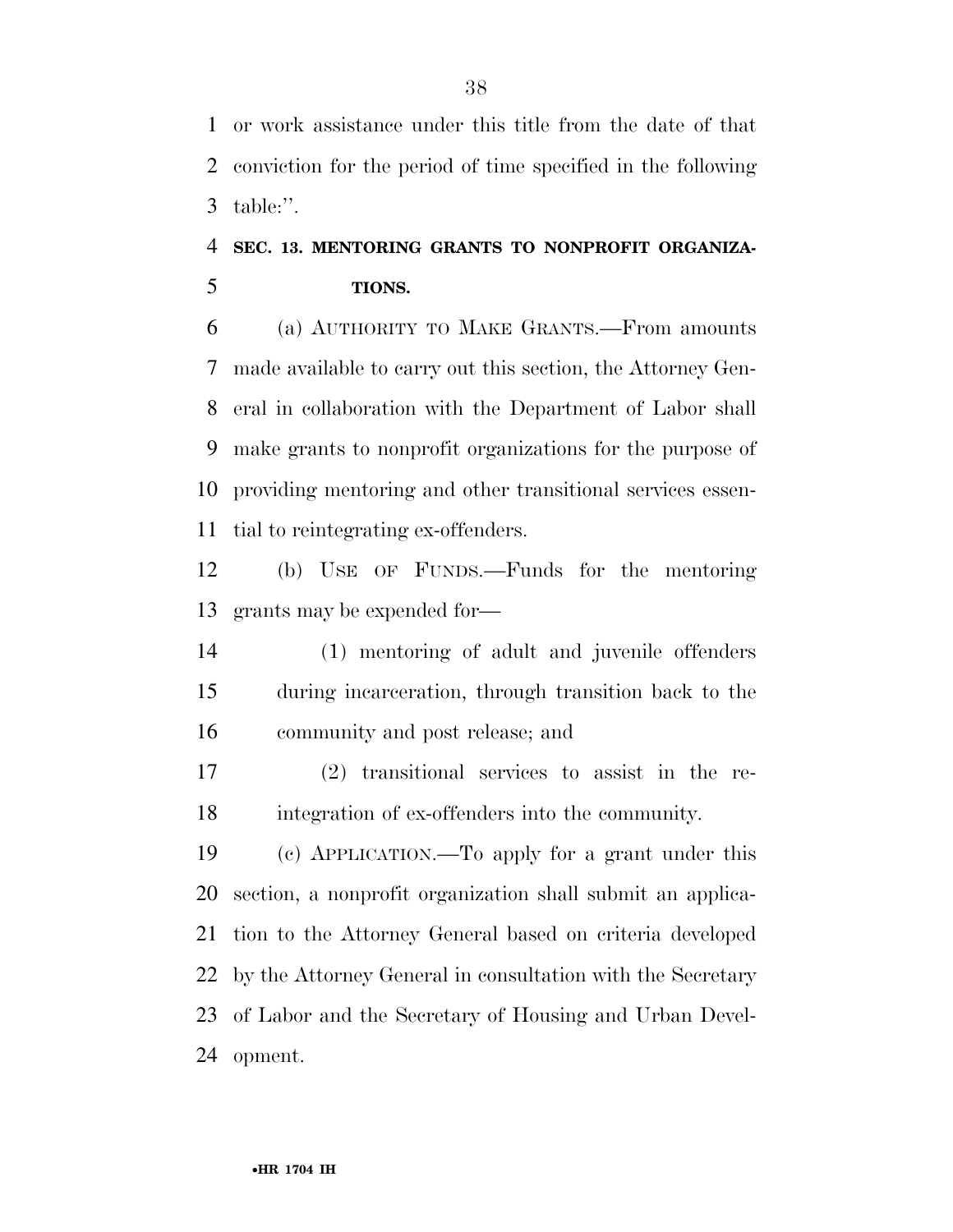(d) STRATEGIC PERFORMANCE OUTCOMES.—The At- torney General shall require each applicant to identify spe- cific performance outcomes related to the long-term goal of stabilizing communities by reducing recidivism and re-integrating ex-offenders into society.

 (e) AUTHORIZATION OF APPROPRIATIONS.—There are authorized to be appropriated to carry out this section \$15,000,000 for each of fiscal years 2006 and 2007.

#### **SEC. 14. CARLIE'S LAW.**

 (a) PROBATION.—Section 3565(b) of title 18, United States Code, is amended—

 (1) by striking ''or'' at the end of paragraph (3); and

 (2) by inserting after paragraph (4) the fol-lowing:

16 ''(5) commits a crime of violence against, or an offense that consists of or is intended to facilitate unlawful sexual contact (as defined in section 2246) with, a person who has not attained the age of 16 years;''.

 (b) SUPERVISED RELEASE.—Section 3583(g) of title 18, United States Code, is amended—

 (1) by striking ''or'' at the end of paragraph (3); and